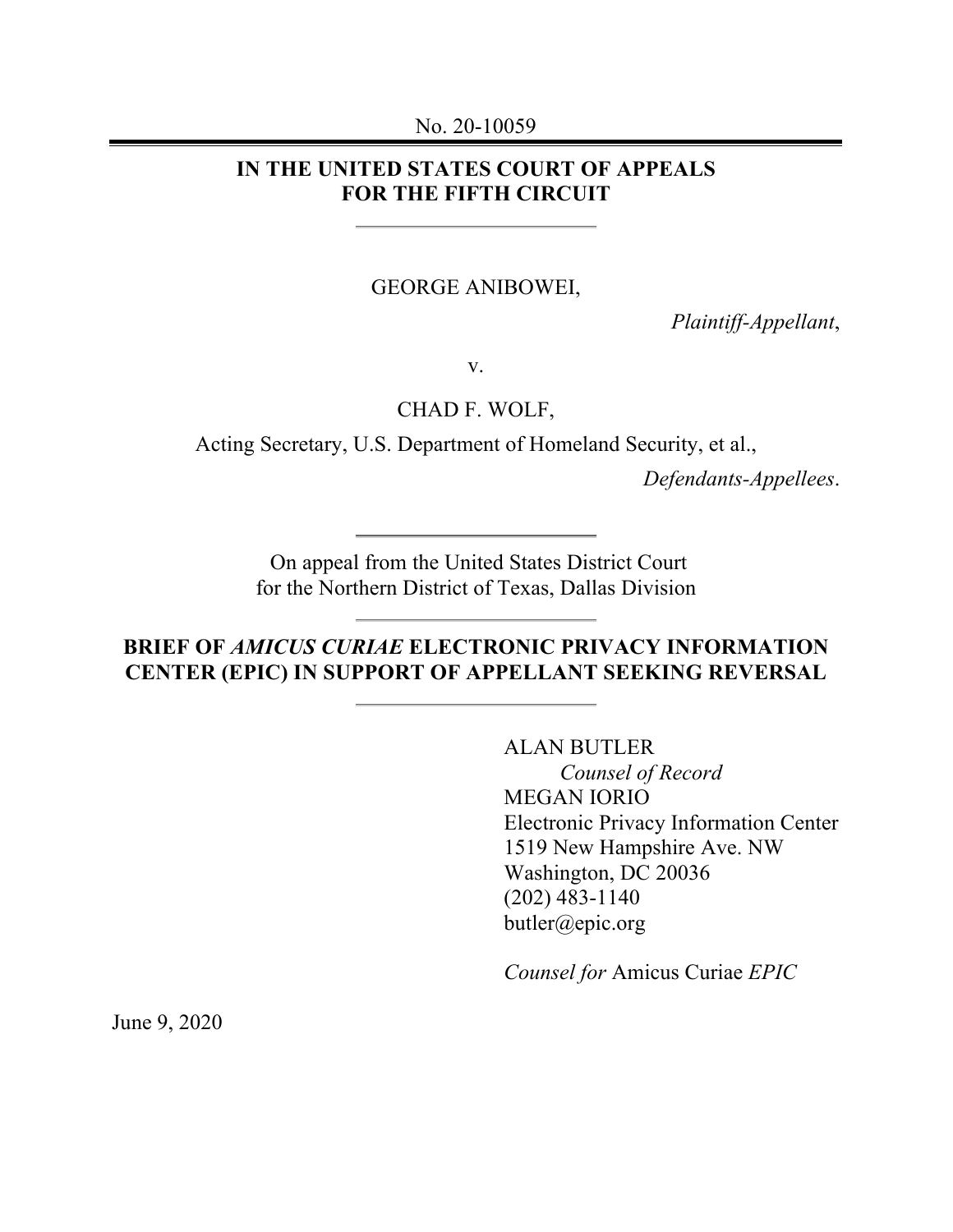## **SUPPLEMENTAL CERTIFICATE OF INTERESTED PARTIES**

*George Anibowei v. Chad Wolf, et al.,* No. 20-10059

Pursuant to Fed. R. App. P. 26.1 and 29(c), *Amicus Curiae* Electronic Privacy Information Center ("EPIC") is a District of Columbia corporation with no parent corporation. No publicly held company owns 10% or more of EPIC stock.

The undersigned counsel of record certifies that the following listed persons and entities as described in the fourth sentence of Rule 28.2.1 have an interest in the outcome of this case. These representations are made in order that the judges of this court may evaluate possible disqualification or recusal.

The Electronic Privacy Information Center ("EPIC"), *amicus curiae*.

ALAN BUTLER MEGAN IORIO Electronic Privacy Information Center 1519 New Hampshire Ave. NW Washington, DC 20036 (202) 483-1140 butler@epic.org

*/s/ Alan Butler*\_\_\_\_\_\_\_\_\_\_ Alan Butler *Counsel of Record*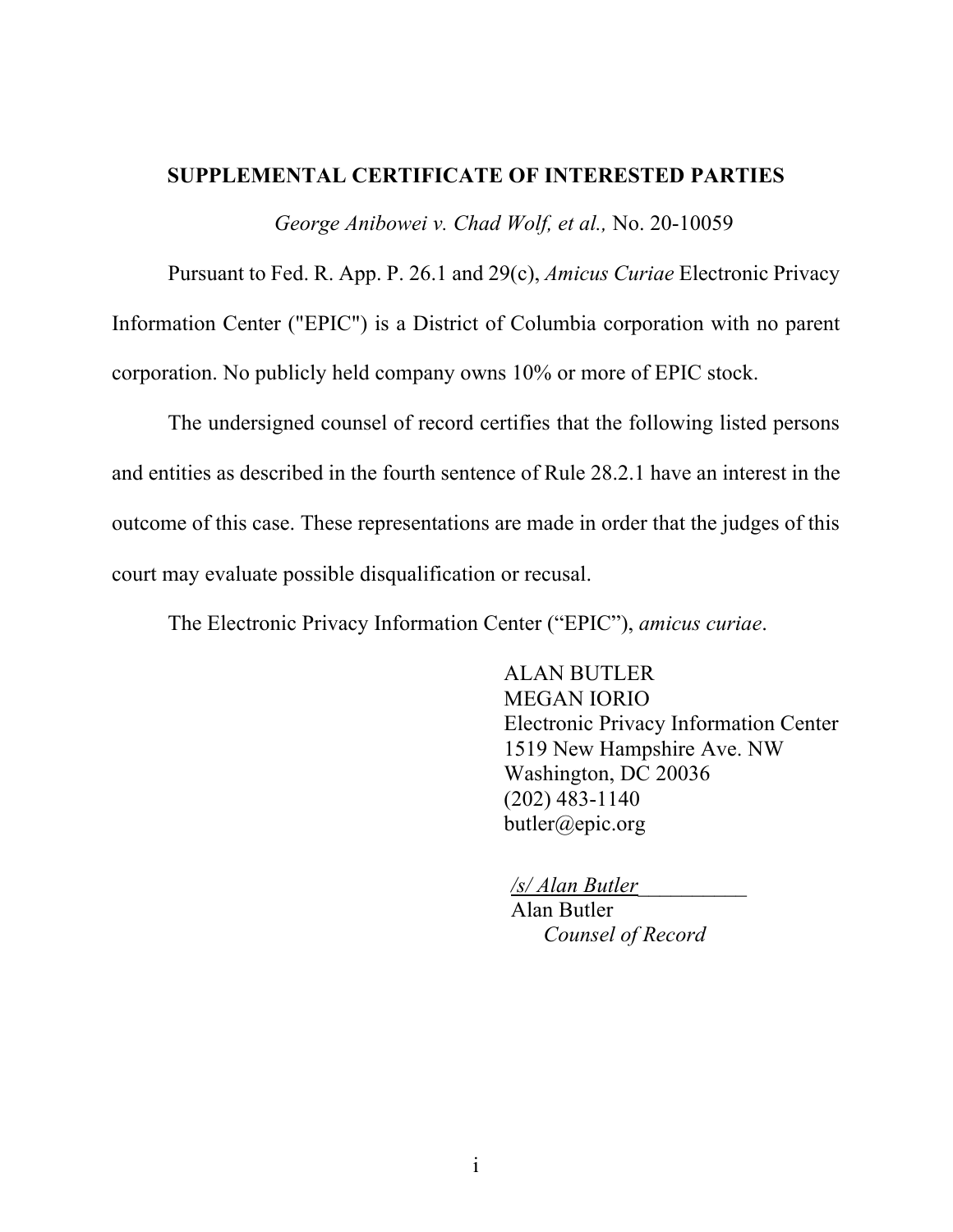# **TABLE OF CONTENTS**

|     |                                                                                                                                                        | SUPPLEMENTAL CERTIFICATE OF INTERESTED PARTIES                                                                                                                                                      |     |
|-----|--------------------------------------------------------------------------------------------------------------------------------------------------------|-----------------------------------------------------------------------------------------------------------------------------------------------------------------------------------------------------|-----|
|     |                                                                                                                                                        |                                                                                                                                                                                                     |     |
|     |                                                                                                                                                        |                                                                                                                                                                                                     |     |
|     |                                                                                                                                                        |                                                                                                                                                                                                     |     |
|     |                                                                                                                                                        |                                                                                                                                                                                                     |     |
| Ι.  | An individual has a constitutionally protected privacy interest in the                                                                                 |                                                                                                                                                                                                     |     |
|     | A <sub>1</sub>                                                                                                                                         | Cell phones provide access to a vast amount of personal                                                                                                                                             |     |
|     | <b>B.</b>                                                                                                                                              | The American Bar Association has recognized that searches of<br>cell phones pose acute threats to both privacy and client                                                                           |     |
| II. | The government's interests in warrantless searches of cell phones at the<br>border do not outweigh an individual's substantial privacy interest in the |                                                                                                                                                                                                     |     |
|     | A.                                                                                                                                                     | The traditional border search exception was justified by the<br>government's interest in interdicting contraband and ascertaining<br>the identity and citizenship of those seeking admission to the | 22. |
|     | <b>B.</b>                                                                                                                                              | The justifications underlying the border search exception do not<br>apply in the context of cell phones or are outweighed by an                                                                     | .25 |
|     | $C$ .                                                                                                                                                  | Allowing warrantless searches for digital evidence at the border<br>would provide no practical limit to cell phone searches. 29                                                                     |     |
|     |                                                                                                                                                        |                                                                                                                                                                                                     |     |
|     |                                                                                                                                                        |                                                                                                                                                                                                     |     |
|     |                                                                                                                                                        |                                                                                                                                                                                                     |     |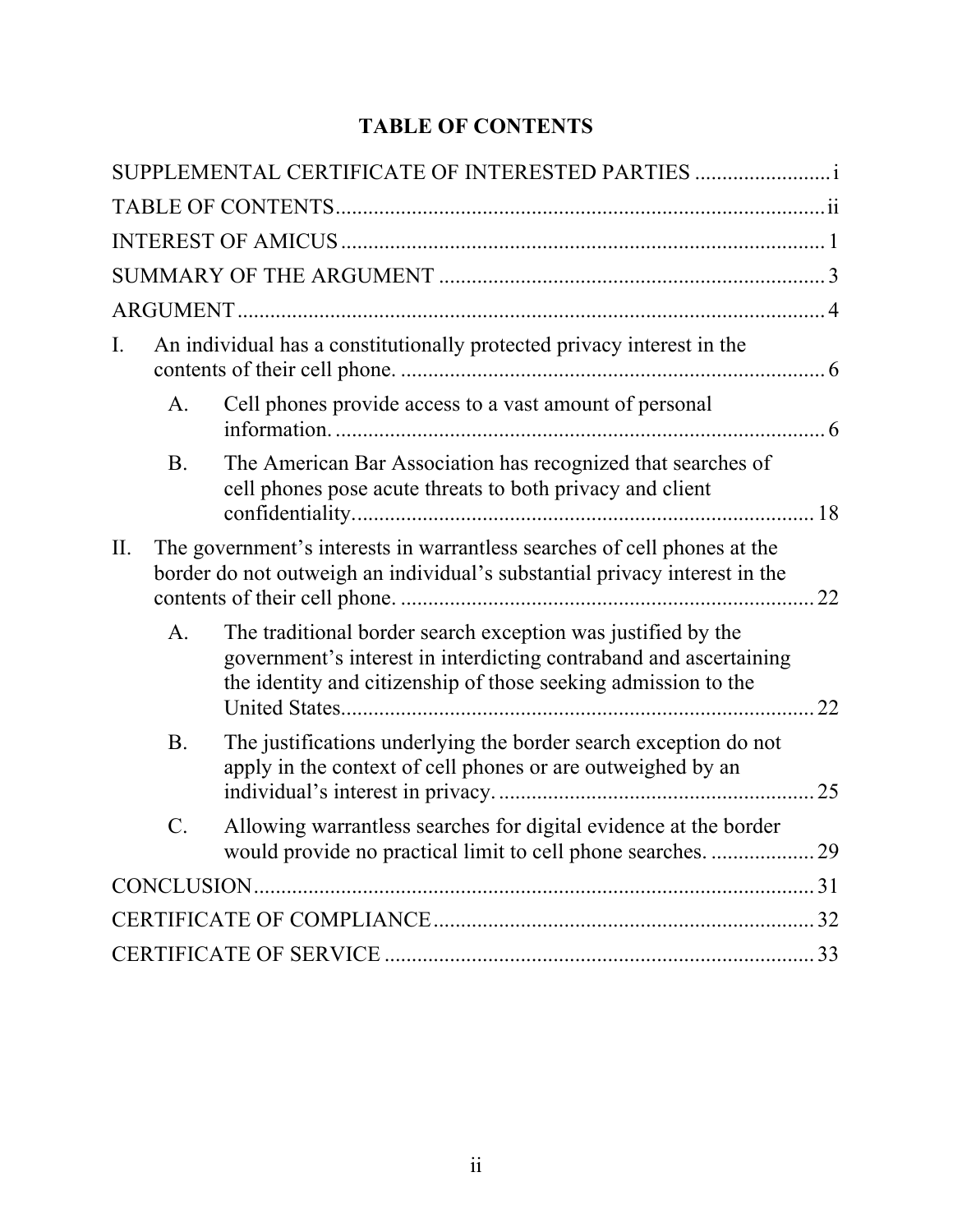# **TABLE OF AUTHORITIES**

# **Cases**

| Boyd v. United States,                                                                                                                                                                                                               |
|--------------------------------------------------------------------------------------------------------------------------------------------------------------------------------------------------------------------------------------|
| Carpenter v. United States,                                                                                                                                                                                                          |
| Carroll v. United States,                                                                                                                                                                                                            |
| Katz v. United States,                                                                                                                                                                                                               |
| Riley v. California,                                                                                                                                                                                                                 |
| United States v. Cotterman,<br>709 F.3d 952 (9th Cir. 2013), cert. denied, 561 U.S. 1156 (2014)  25                                                                                                                                  |
| United States v. Molina-Isidoro,<br>884 F.3d 287 (5th Cir. 2018) (Costa, C.J., specially concurring)  31, 37                                                                                                                         |
| United States v. Montoya de Hernandez,                                                                                                                                                                                               |
| <b>Statutes</b>                                                                                                                                                                                                                      |
|                                                                                                                                                                                                                                      |
|                                                                                                                                                                                                                                      |
|                                                                                                                                                                                                                                      |
|                                                                                                                                                                                                                                      |
| An Act to regulate the Collection of the Duties imposed by law on the<br>tonnage of ships or vessels, and on goods, wares and merchandises<br>imported into the United States, ch. 5, $\S$ 24, 1 Stat. 29, 43 (1789) (codified<br>25 |
| <b>Other Authorities</b>                                                                                                                                                                                                             |
| Aaron Smith, U.S. Smartphone Use in 2015, Pew Res. Ctr. (Apr. 1, 2015) 15                                                                                                                                                            |
|                                                                                                                                                                                                                                      |
| Am. Bar. Ass'n, Midyear Meeting 2019-House of Delegates Resolution                                                                                                                                                                   |
| Amanda Capritto, The Complete Guide to Apple's Health App, CNET (Apr.                                                                                                                                                                |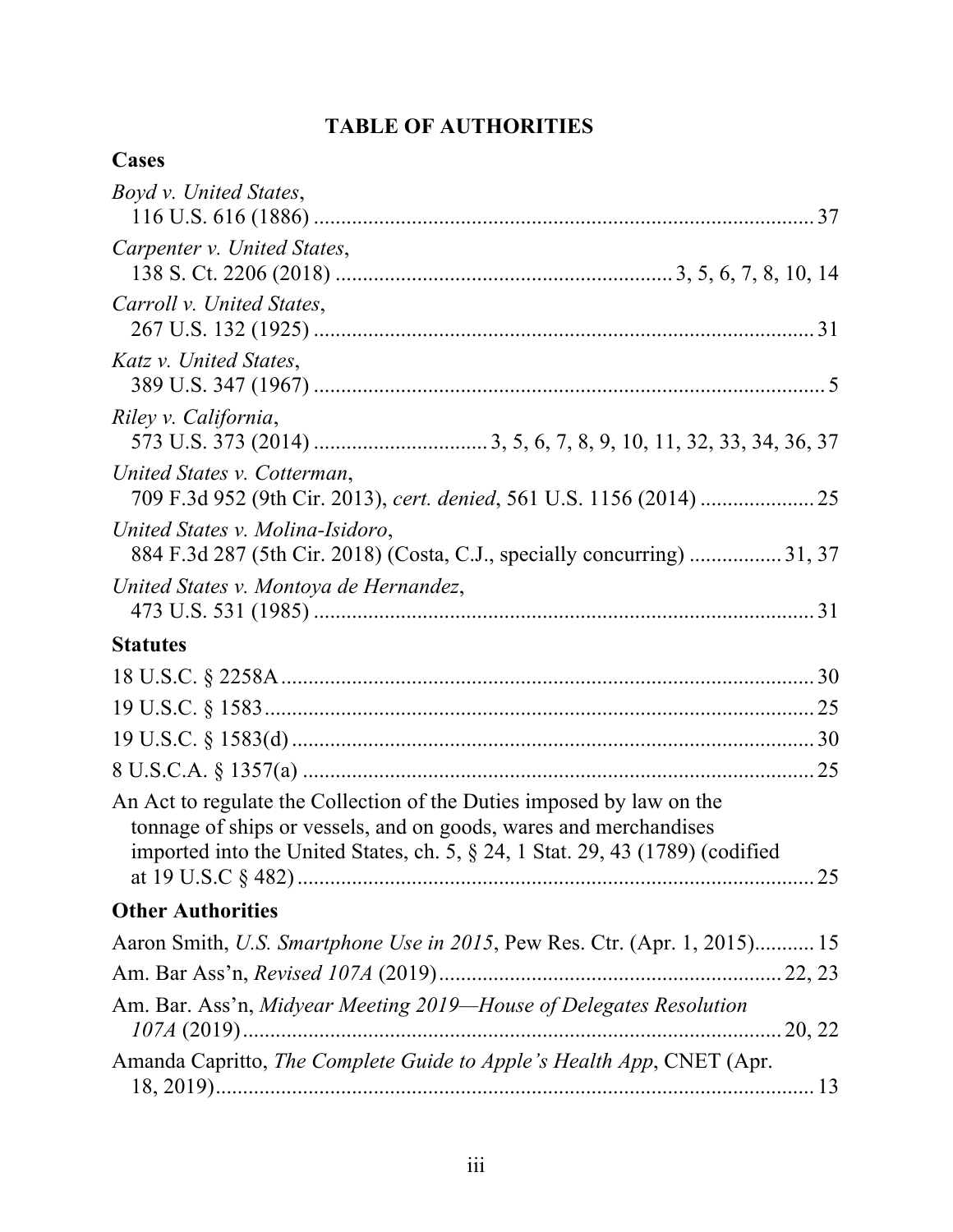| Andrew Perrin & Monica Anderson, Share of U.S. Adults Using Social<br>Media, Including Facebook, Is Mostly Unchanged Since 2018, Pew Res. |  |
|-------------------------------------------------------------------------------------------------------------------------------------------|--|
|                                                                                                                                           |  |
|                                                                                                                                           |  |
|                                                                                                                                           |  |
|                                                                                                                                           |  |
|                                                                                                                                           |  |
|                                                                                                                                           |  |
|                                                                                                                                           |  |
|                                                                                                                                           |  |
|                                                                                                                                           |  |
|                                                                                                                                           |  |
|                                                                                                                                           |  |
|                                                                                                                                           |  |
| Apple, Use Notifications on Your iPhone, iPad, iPod Touch (2020) 17                                                                       |  |
|                                                                                                                                           |  |
|                                                                                                                                           |  |
|                                                                                                                                           |  |
|                                                                                                                                           |  |
|                                                                                                                                           |  |
|                                                                                                                                           |  |
| Citi, Mobile Banking One of Top Three Most Used Apps by Americans, 2018                                                                   |  |
|                                                                                                                                           |  |
| Diane Garey, BYOD and Mobile Security, Tenable (Apr. 5, 2016) 17                                                                          |  |
| Emily A. Vogels, 10 Facts About Americans and Online Dating, Pew Res.                                                                     |  |
| Emily A. Vogels, About Half of Never-Married Americans Have Used an<br>Online Dating Site or App, Pew Res. Ctr. (Mar. 24, 2020) 14        |  |
| Emily A. Vogels, About One-in-Five Americans Use a Smart Watch or                                                                         |  |
|                                                                                                                                           |  |
|                                                                                                                                           |  |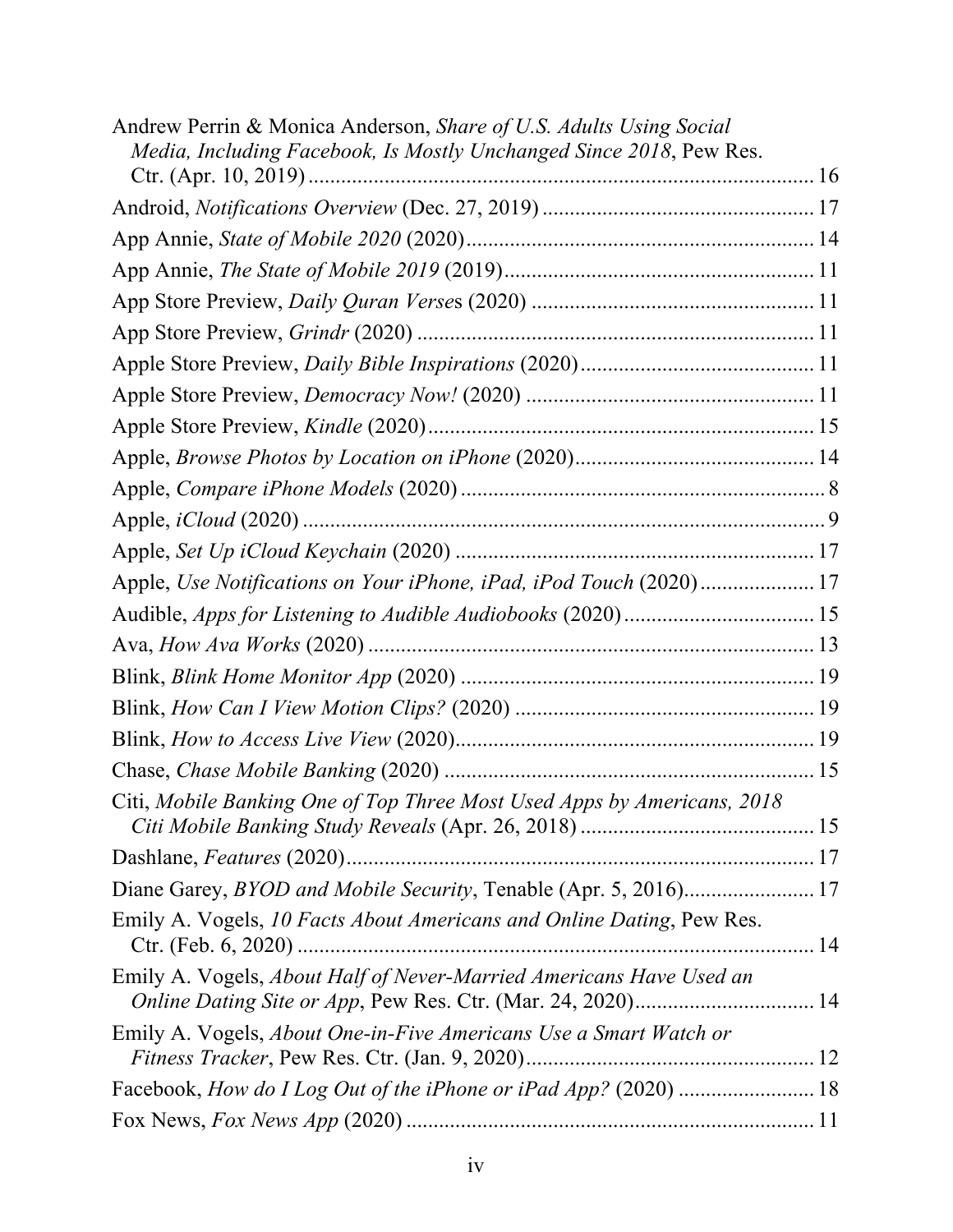| Fred Zahradnik, How to Find Your Location History in Google Maps or                                                                              |  |
|--------------------------------------------------------------------------------------------------------------------------------------------------|--|
| Hal Abelson, Hen Ledeen, & Harry Lewis, Blown to Bits: Your Life, Liberty,                                                                       |  |
|                                                                                                                                                  |  |
| John R. Delaney, The Best Smart Locks for 2020, PCMag (Apr. 9, 2020)  19                                                                         |  |
|                                                                                                                                                  |  |
| Laura K. Donahue, Customs, Immigration, and Rights: Constitutional Limits<br>on Electronic Border Searches,                                      |  |
|                                                                                                                                                  |  |
| Lee Rawles, Traveling Lawyers Get New Protections in Device Searches at                                                                          |  |
| Letter from Linda Klein, President, Am. Bar Ass'n, to Gen. John F. Kelly,<br>USMC (Ret.), Sec'y of Homeland Sec., & Joseph B. Maher, Acting Gen. |  |
| Mary Meeker, Internet Trends 2019, Bond (June 11, 2019)  12                                                                                      |  |
| Matt Elliott, Two-Factor Authentication: How and Why to Use It, CNET                                                                             |  |
| Nat'l Center for Missing & Exploited Child., CyberTipline (2020) 30                                                                              |  |
| Paul Krebs & Dustin Duncan, Health App Use Among US Mobile Phone                                                                                 |  |
|                                                                                                                                                  |  |
|                                                                                                                                                  |  |
| Sarah Silbert, All the Things You Can Track with Wearables, Lifewire (July 8,                                                                    |  |
|                                                                                                                                                  |  |
|                                                                                                                                                  |  |
|                                                                                                                                                  |  |
| Twitter, How to Log Out of the Twitter App on an iOS Device (2020)  18                                                                           |  |
| U.S. Customs & Border Prot., CBP Directive No. 3340-049A (Jan. 4, 2018) 21                                                                       |  |
|                                                                                                                                                  |  |
| Zack Whittaker, Facebook Admits It Stored "Hundreds of Millions" of<br>Account Passwords In Plaintext, TechCrunch (Mar. 21, 2019) 18             |  |
|                                                                                                                                                  |  |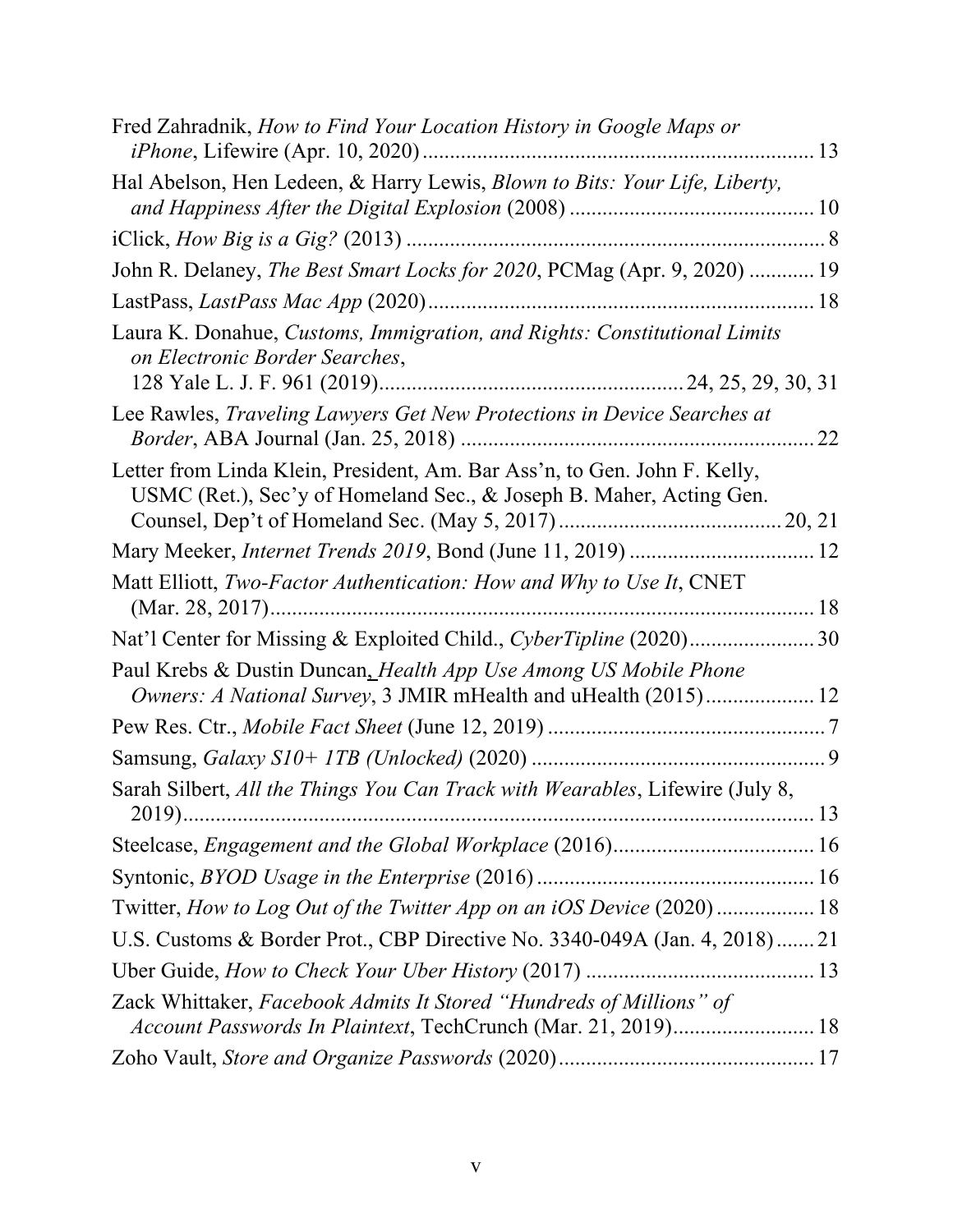#### **INTEREST OF AMICUS**

The Electronic Privacy Information Center ("EPIC") is a public interest research center in Washington, D.C., established in 1994 to focus public attention on emerging privacy issues.<sup>1</sup>

EPIC routinely participates as *amicus curiae* in cases that involve constitutional protections and emerging technologies. *See, e.g.,* Brief for EPIC et al. as *Amici Curiae* Supporting Respondent, *Kansas v. Glover*, 140 S. Ct. 1183 (2020) (No. 18-556) (arguing that widespread use of automated license plate readers required reasonable suspicion for vehicular stops to be predicated on more than the suspended license of the registered owner); Brief for EPIC et al. as *Amici Curiae* Supporting Petitioner, *Carpenter v. United States*, 138 S. Ct. 2206 (2018) (No. 16-402) (arguing that technological changes since the era of analog phones justify departing from the third-party doctrine); Brief for EPIC et al. as *Amicus Curiae* Supporting Petitioner, *Packingham v. North Carolina*, 137 S. Ct 1730 (2017) (No. 15-1194) (arguing that the First Amendment protects the right to access speech from the privacy of a personal electronic device); Brief for EPIC et al. as *Amici Curiae* Supporting Petitioner, *Riley v. California*, 573 U.S. 373 (2014)

<sup>&</sup>lt;sup>1</sup> The parties consent to the filing of this *amicus curiae* brief. In accordance with Rule 29, the undersigned states that no monetary contributions were made for the preparation or submission of this brief, and this brief was not authored, in whole or in part, by counsel for a party.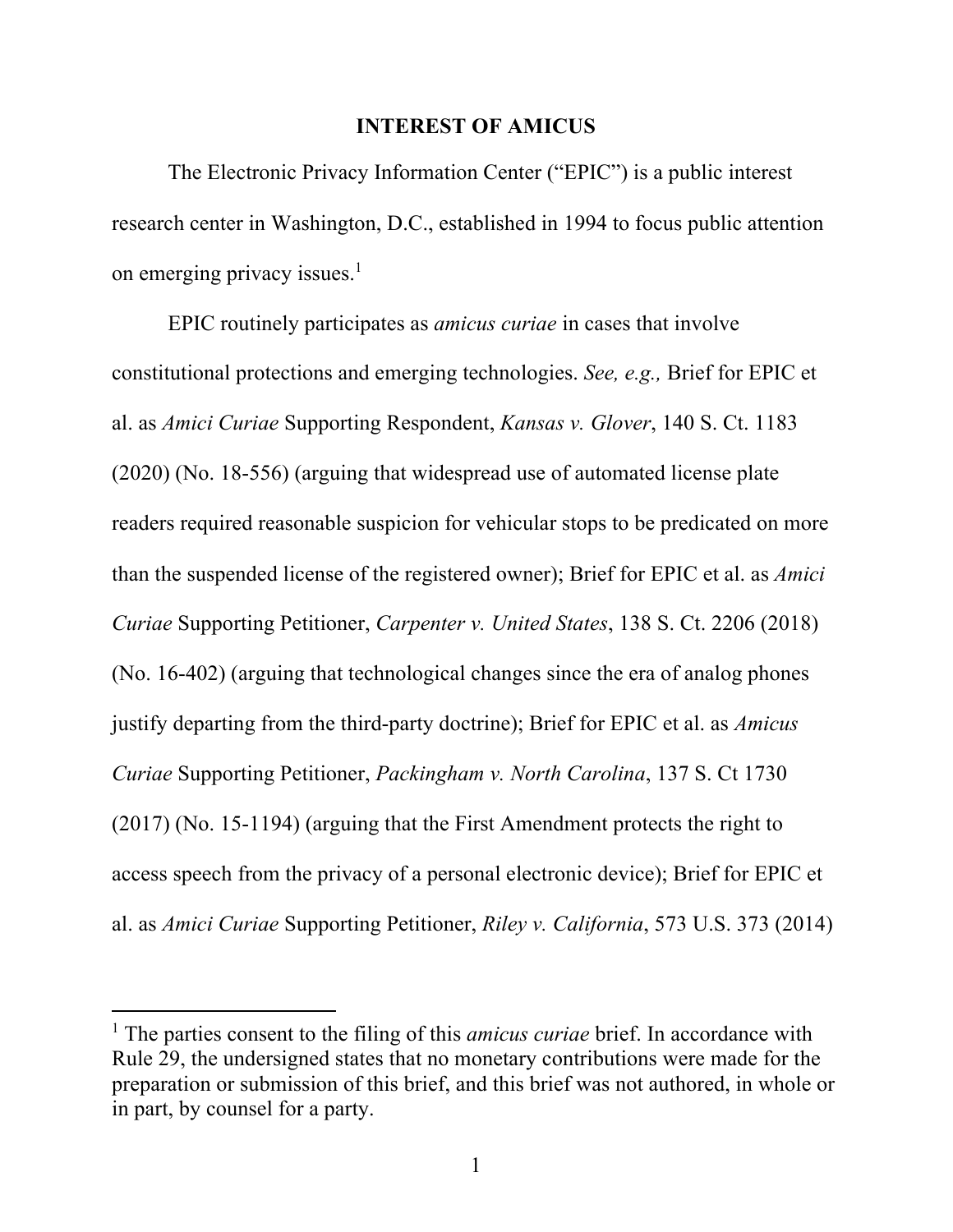(No. 13-132) (arguing that, because modern cell phone technology provides access to an extraordinary amount of personal data, a warrantless search of a person's cell phone is a substantial and unnecessary infringement of privacy); Brief for EPIC as *Amicus Curiae* Supporting Appellant, *Jackson v. McCurry*, 762 Fed. Appx. 919 (11th Cir. 2019) (No. 18-10231) (urging the court to limit searches of students' phones to "circumstances when it is strictly necessary" in light of *Riley*); Brief for EPIC as *Amicus Curiae* Supporting Appellant, *United States v. Miller*, No. 18- 5578 (6th Cir. filed Oct. 17, 2018) (arguing that, because the Government could not establish the reliability of Google's email screening technique, its use constituted an unreasonable search); Brief for EPIC as *Amicus Curiae* Supporting Petitioner, *State v. Andrews,* 197 A.3d 200 (N.J. Sup. Ct. App. Div. 2018), *leave to appeal granted*, No. 82209 (N.J. May 3, 2019) (arguing that *Riley* and *Carpenter* prohibit the government from compelling decryption of a cell phone).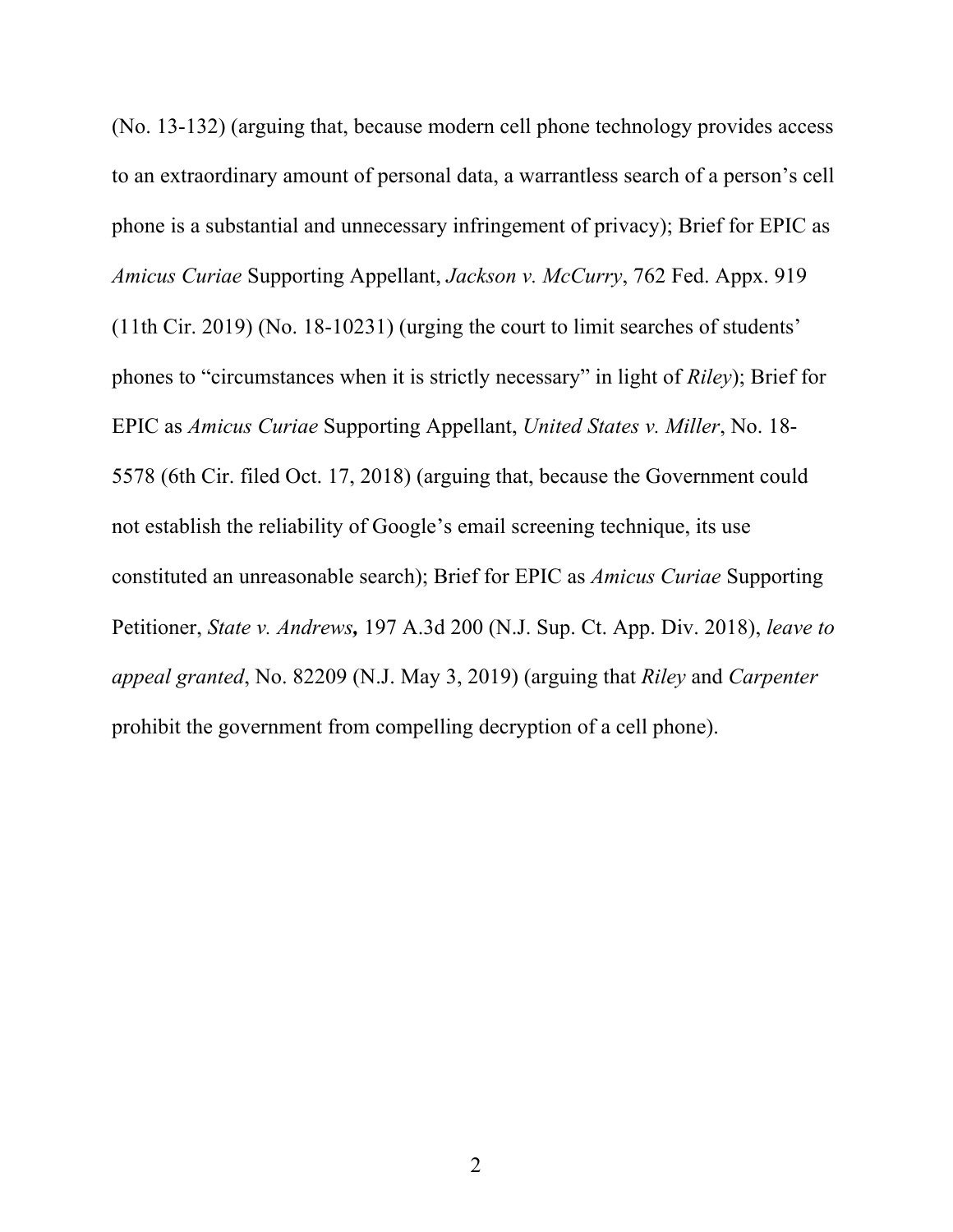#### **SUMMARY OF THE ARGUMENT**

This Court must now decide whether the border search exception to the Fourth Amendment warrant requirement should be extended to searches of cell phones. The Supreme Court has twice declined—and not once agreed—to extend pre-digital era exceptions to the warrant requirement to searches of cell phones. The Court found in both *Carpenter v. United States*, 138 S. Ct. 2206 (2018), and *Riley v. California*, 573 U.S. 373 (2014), that the balance of individual and government interests weighed in favor of the substantial privacy interests an individual has in their cell phone data. For the same reason, this Court should decline to extend the border search exception to searches of cell phones.

First, the Supreme Court has clearly established that individuals have a constitutionally protected privacy interest in the contents of their cell phones. As the Court in *Riley* recognized, cell phones are both quantitatively and qualitatively different than other containers because of the enormous amount of private data stored on and accessible from the devices. The privacy and confidentiality interests at stake in this case are even more acute because the Plaintiff is an attorney whose phones contain sensitive client information. Indeed, the American Bar Association has called on courts and legislatures to establish a warrant requirement for searches of cell phones at the border.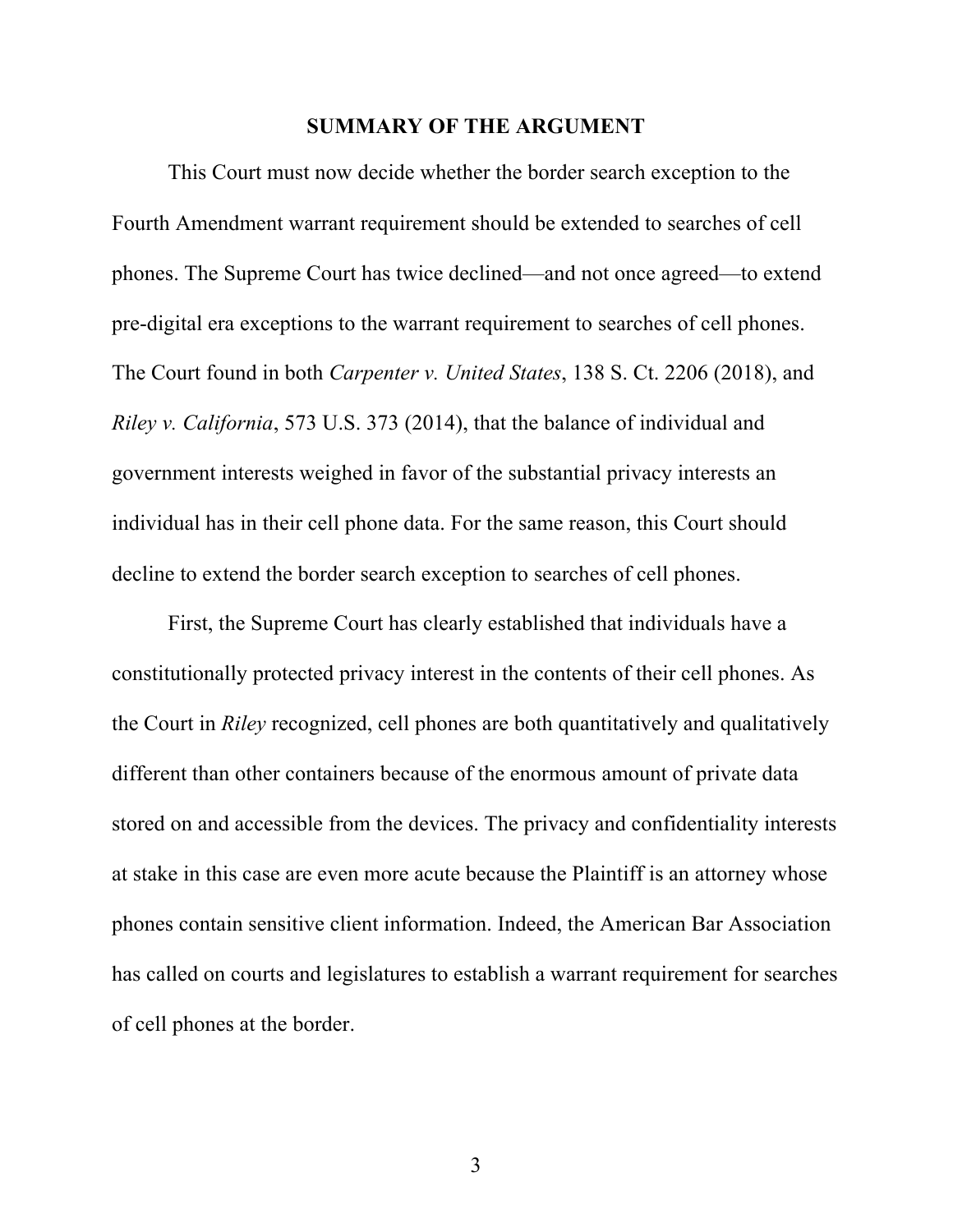Second, as with the search incident to arrest exception at issue in *Riley*, the search of a cell phone at the border bears little resemblance to the searches that traditionally justified the border search exception. Historically, the border search exception protected the government's interests in preventing contraband from entering the country and regulating the admission of noncitizens to the United States. But cell phones cannot hold the types of contraband that have justified the border search exception, and digital contraband does not primarily enter the country through physical ports of entry. Extending the border search exception to evidence of border crimes would broaden the exception in a way that the Court in *Riley* found untenable. Finally, Plaintiff in this case is a citizen of the United States whose admission should be secure upon identification, leaving no immigration justification for a search. Officers at the border should have obtained a warrant prior to searching Mr. Anibowei's cell phones.

#### **ARGUMENT**

In *Riley v. California* and *Carpenter v. United States,* the Supreme Court declared that individuals have a constitutional right to privacy in their cell phone data. The Court assessed "on the one hand, the degree to which [the search of a cell phone] intrudes upon an individual's privacy and, on the other, the degree to which it is needed for the promotion of legitimate governmental interests," and determined that the individual's privacy interests were more substantial. *Riley*, 573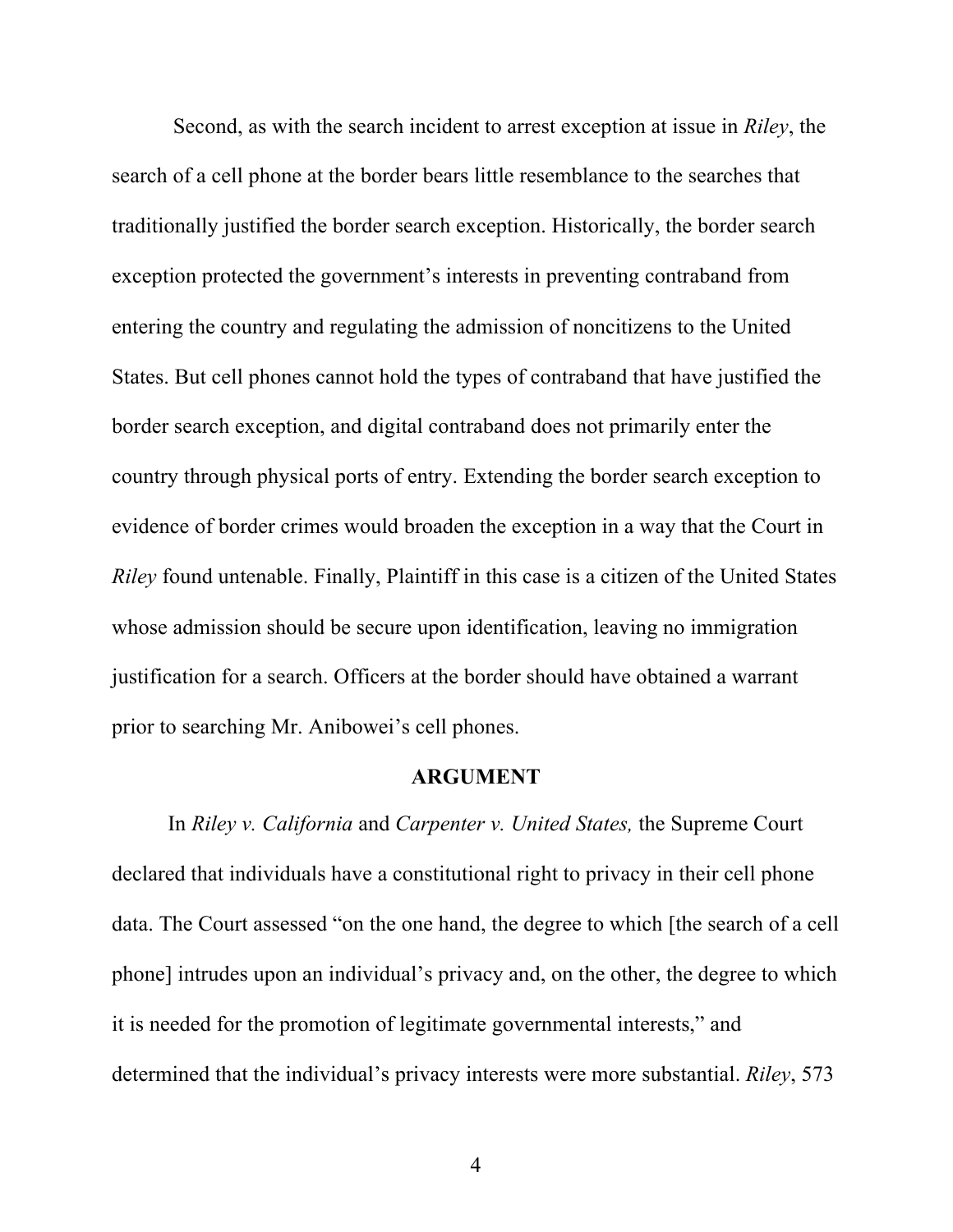U.S. at 385 (quoting *Wyoming v. Houghton*, 526 U.S. 295, 300 (1999)). That was so even in the search incident to arrest context, where arrestees have a "significantly diminished" expectation of privacy. *Id*. at 386. Indeed, "the fact of 'diminished privacy interests does not mean that the Fourth Amendment falls out of the picture entirely.'" *Carpenter,* 138 S. Ct. at 2219 (quoting *Riley*, 573 U.S. at 392).

Constitutional protections for cell phone data do not simply disappear at the border. After all, "the Fourth Amendment protects people, not places." *Katz v. United States*, 389 U.S. 347, 351 (1967). An individual's cell phone data is equally protected at home, during an arrest, and when they travel. Cell phones contain vast quantities of sensitive personal information, stored on and accessible from the device wherever it goes. The intrusion of a cell phone search is particularly acute for an individual, like the plaintiff in this case, whose phone contains confidential and privileged information about clients with interests adverse to the United States.

Furthermore, the government has a limited interest in and authority to conduct warrantless searches under the border search exception. Cell phone data "does not fit neatly under existing precedents," including the border search exception. *Carpenter,* 138 S. Ct. at 2214. While the pre-digital border search exception, like the search incident to arrest exception, might "strike the right balance in the context of physical objects, neither of its rationales has much force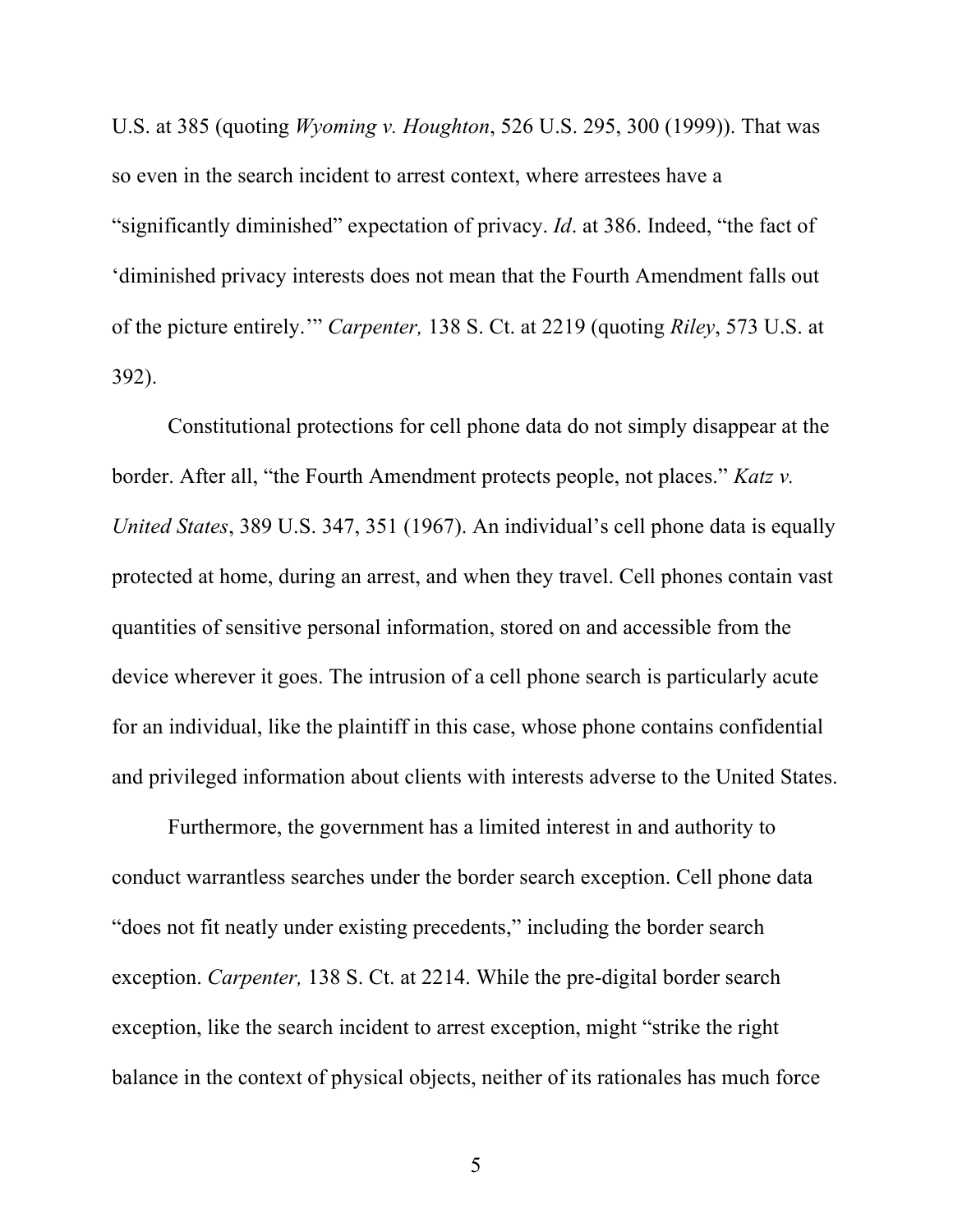with respect to digital content on cell phones." *Riley*, 573 U.S. at 386. At the border, the "privacy-related concerns are weighty enough" in the cell phone context to overcome the government's limited interest in conducting warrantless searches. *Id.* at 392. Indeed, permitting warrantless searches of cell phones at the border would leave travelers "at the mercy of advancing technology." *Carpenter*, 138 S. Ct. at 2214 (quoting *Kyllo v. United States*, 533 U.S. 27, 34 (2001)).

This Court should follow the reasoning of *Riley* and *Carpenter* and decline to extend the border search exception to cell phones.

# **I. An individual has a constitutionally protected privacy interest in the contents of their cell phone.**

## **A. Cell phones provide access to a vast amount of personal information.**

Modern cell phones have fundamentally changed the scope of searches at the border. Cell phones "place vast quantities of personal information literally in the hands of individuals," making a search of a cell phone "bear[] little resemblance" to the searches traditionally carried out at the border. *Riley*, 573 U.S. at 386. Cell phone data "implicates privacy concerns far beyond those considered" in predigital era cases concerning the border search exception. *Carpenter*, 138 S. Ct. at 2220.

As Chief Justice Roberts wrote in *Riley*, "[t]he term 'cell phone' is itself misleading shorthand; many of these devices are in fact minicomputers that also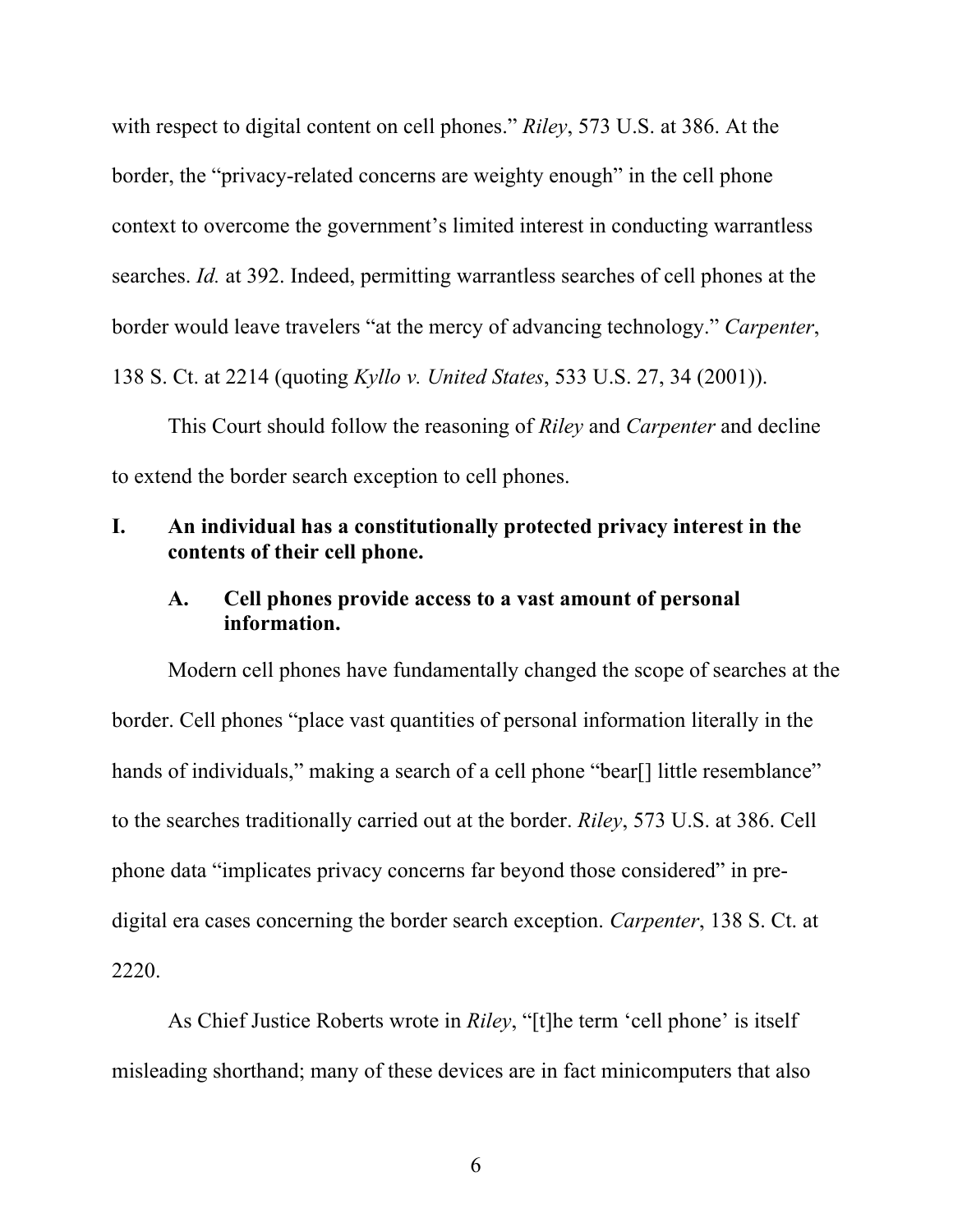happen to have the capacity to be used as a telephone." 573 U.S. at 393. From bank records to medical records to photos, videos, and internet browsing history, Americans' cell phones are a window into their personal lives. Today, "a digital record of nearly every aspect of [Americans'] lives" is accessible through one highly portable device. *Id.* at 375.

Smartphones are ubiquitous; 81% of Americans own one. Pew Res. Ctr., *Mobile Fact Sheet* (June 12, 2019). <sup>2</sup> Indeed, the devices "are now such a pervasive and insistent part of daily life that the proverbial visitor from Mars might conclude that they were an important feature of the human anatomy." *Riley,* 573 U.S. at 385. The ubiquity of cell phones—and the need in modern society to have them on one's person at all times—implicates heightened constitutional concerns because any rule allowing warrantless searches will inevitably "run[] against everyone." *Carpenter*, 138 S. Ct. at 2218.

Cell phones "differ in both a quantitative and a qualitative sense" from nondigital objects. *Riley*, 573 U.S. at 393. Indeed, "[o]ne of the most notable distinguishing features of modern cell phones is their immense storage capacity." *Id.* In 2014, when *Riley* was decided, the top-selling smartphone had "a standard capacity of 16 gigabytes . . .[, which] translates to millions of pages of text, thousands of pictures, or hundreds of videos." *Riley*, 573 U.S. at 394. Today, the

<sup>2</sup> https://www.pewinternet.org/fact-sheet/mobile/.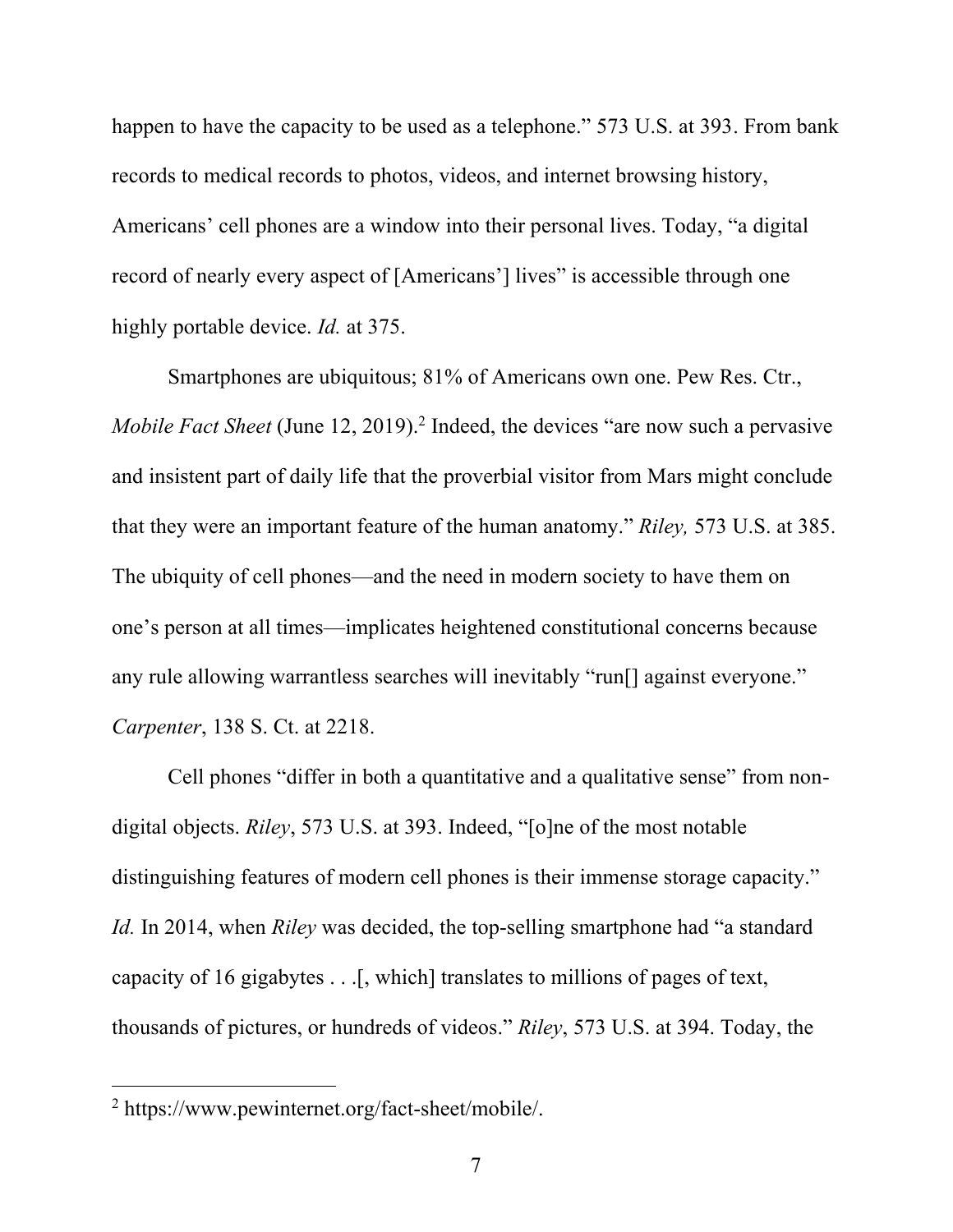minimum storage available on Apple's current line of iPhones is 64GB. Apple, *Compare iPhone Models* (2020). <sup>3</sup> That is over 1 million word documents, 200,000 PDF documents, almost 40,000 photos, 42 full length movies, and almost 15,000 songs. iClick, *How Big is a Gig?* (2013). <sup>4</sup> Top-of-the-line iPhones—the iPhone 11 Pro and iPhone 11 Max—can now store 512GB of data. Apple, *Compare iPhone Models* (2020). <sup>5</sup> Samsung's Galaxy S10+ has a 1TB capacity, which is roughly 64 times as much storage as the largest smartphones available at the time *Riley* was decided. <sup>6</sup> Samsung, *Galaxy S10+ 1TB (Unlocked)* (2020). 7

Cell phone capacity is extended even further by "cloud computing" and other remote access tools that allow users to "access data located elsewhere, at the tap of a screen." *Riley*, 573 U.S. at 397. For instance, every Apple device comes with iCloud storage of 5GB, but that can be expanded to as much as 2TB—four times the capacity of the highest-end iPhone currently on the market. Apple, *iCloud* (2020). <sup>8</sup> Any data from the device can be stored either locally or in the cloud—and deleted apps and associated data can be re-downloaded from the cloud with ease.

<sup>3</sup> https://www.apple.com/iphone/compare/.

<sup>4</sup> https://www.iclick.com/pdf/howbigisagig.pdf.

<sup>5</sup> https://www.apple.com/iphone/compare/.

 $6$  1 Terabyte (TB) is 1064 Gigabytes (GB).

<sup>7</sup> https://www.samsung.com/us/mobile/phones/galaxy-s/galaxy-s10-plus-1tbunlocked-sm-g975uckfxaa/.

<sup>8</sup> https://www.apple.com/icloud/.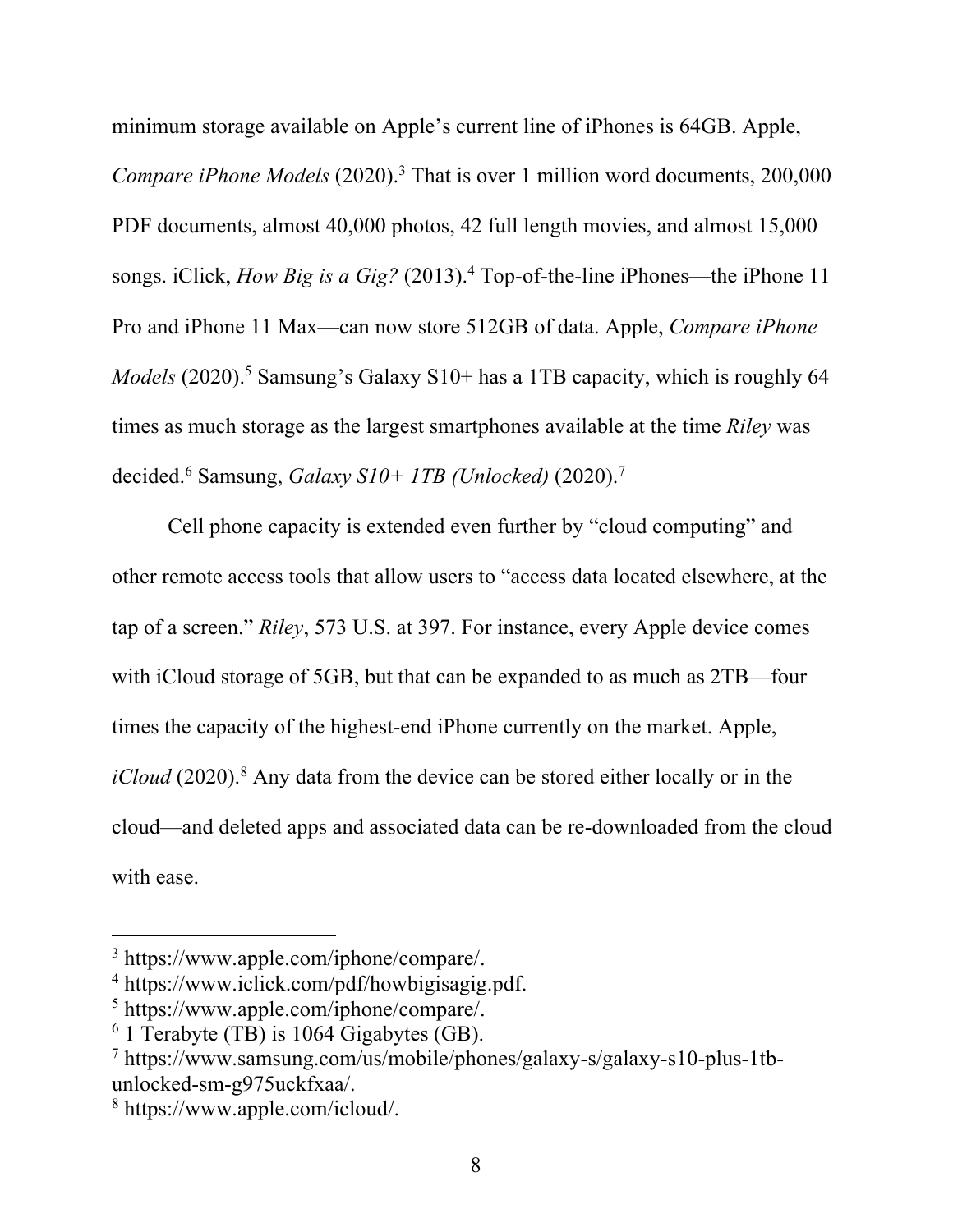The combination of local and cloud storage enables easy access on a cell phone to information and records relating to an astonishing amount of an individual's life. A phone's "capacity allows even just one type of information to convey far more than previously possible" in part because "the data on a phone can date back to the purchase of the phone, or even earlier." *Riley*, 573 U.S. at 375. The "retrospective quality of the data" gives border agents access to "information" otherwise unknowable" and allows them to reconstruct a person's life. *Carpenter*, 138 S. Ct. at 2218.

The many different categories of data stored on a phone compounds the privacy interests. A cell phone "collects in one place many distinct types of information—an address, a note, a prescription, a bank statement, a video—that reveal much more in combination than any isolated record." *Id*. Indeed, as technology gets "better and better at extracting meaning" from large data sets, it may "reveal things about us we did not expect others to know." Hal Abelson, Hen Ledeen, & Harry Lewis, *Blown to Bits: Your Life, Liberty, and Happiness After the Digital Explosion* 2 (2008).

Cell phones collect in one place such a wide range of data about an individual because of the vast number of apps consumers download and use on a regular basis. Apps "offer a range of tools for managing detailed information about all aspects of a person's life" that can "form a revealing montage of the user's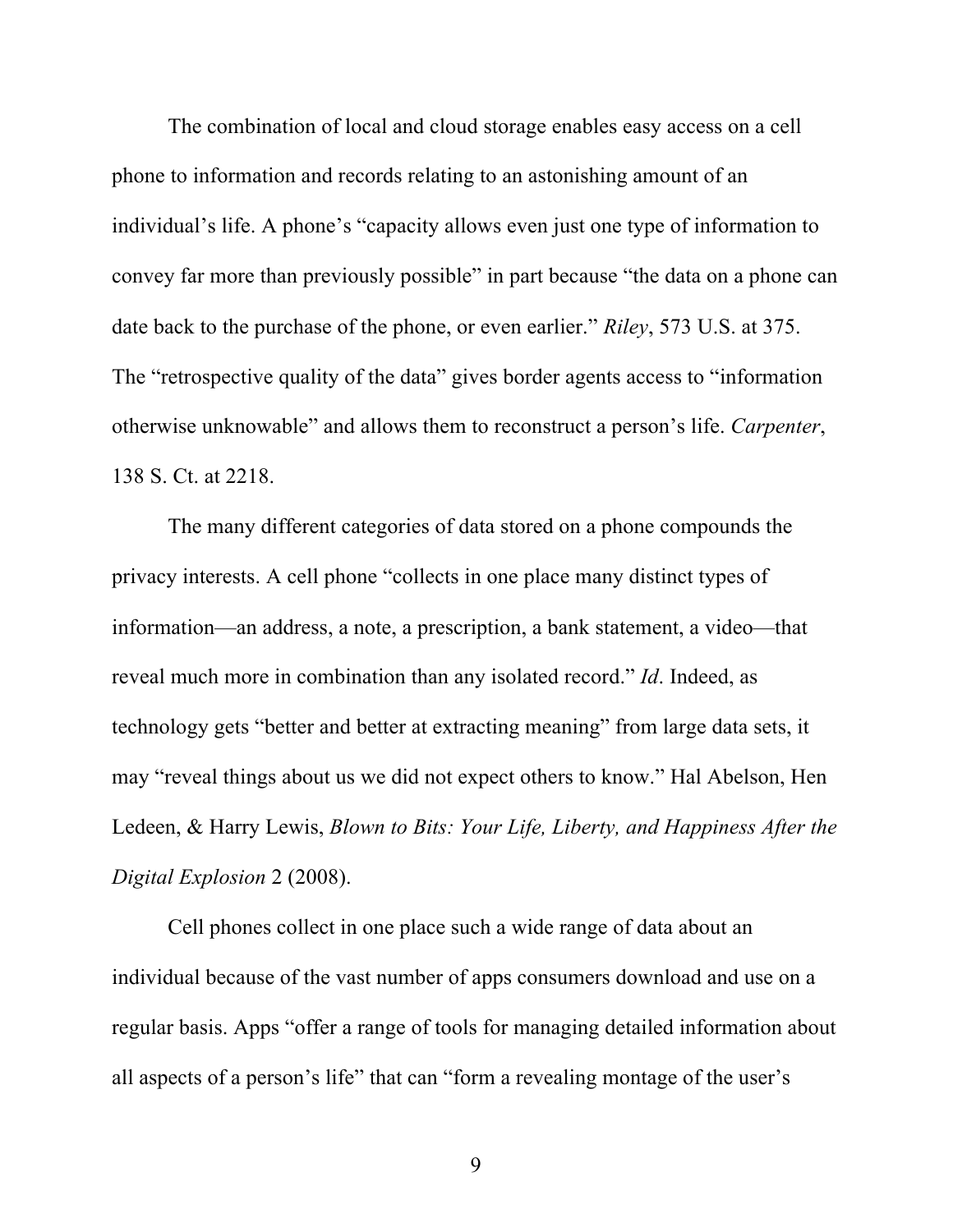life." *Riley*, 573 U.S. at 396. For nearly any task, interest, or hobby, "there's an app for that." *Id.* at 396. The mere presence of an app icon on a phone can tell the viewer about the owner's political affiliation, *see, e.g.,* Fox News, *Fox News App* (2020); <sup>9</sup> Apple Store Preview, *Democracy Now!* (2020); <sup>10</sup> religion, *see, e.g.*, Apple Store Preview, *Daily Bible Inspirations* (2020); <sup>11</sup> App Store Preview, *Daily Quran Verse*s (2020); <sup>12</sup> or sexual orientation, *see, e.g.,* App Store Preview, Grindr  $(2020).$ <sup>13</sup> But the data created through use of an app reveals even more. The average American has over 100 apps installed on their phone, App Annie, *The*  State of Mobile 2019 at 13 (2019),<sup>14</sup> and spends an average of 226 minutes in apps on their cell phone a day, Mary Meeker, *Internet Trends 2019*, Bond, at 46 (June 11, 2019) [hereinafter Mary Meeker's Report 2019].15

Apps capture and store highly sensitive personal information. Almost 60% of Americans have downloaded a mobile health app. Paul Krebs & Dustin Duncan, *Health App Use Among US Mobile Phone Owners: A National Survey*, 3 JMIR

<sup>9</sup> https://www.foxnews.com/apps-products.

<sup>10</sup> https://apps.apple.com/us/app/democracy-now/id959877465.

<sup>11</sup> https://apps.apple.com/us/app/daily-bible-inspirations/id494789758.

<sup>12</sup> https://apps.apple.com/us/app/daily-quran-verses-inspirational-motivationalayahs/id1001177285.

<sup>13</sup> https://apps.apple.com/us/app/grindr-gay-chat/id319881193.

<sup>14</sup> *Available at* https://www.appannie.com/en/insights/market-data/the-state-ofmobile-2019/.

<sup>15</sup> https://www.bondcap.com/report/itr19/#view/1.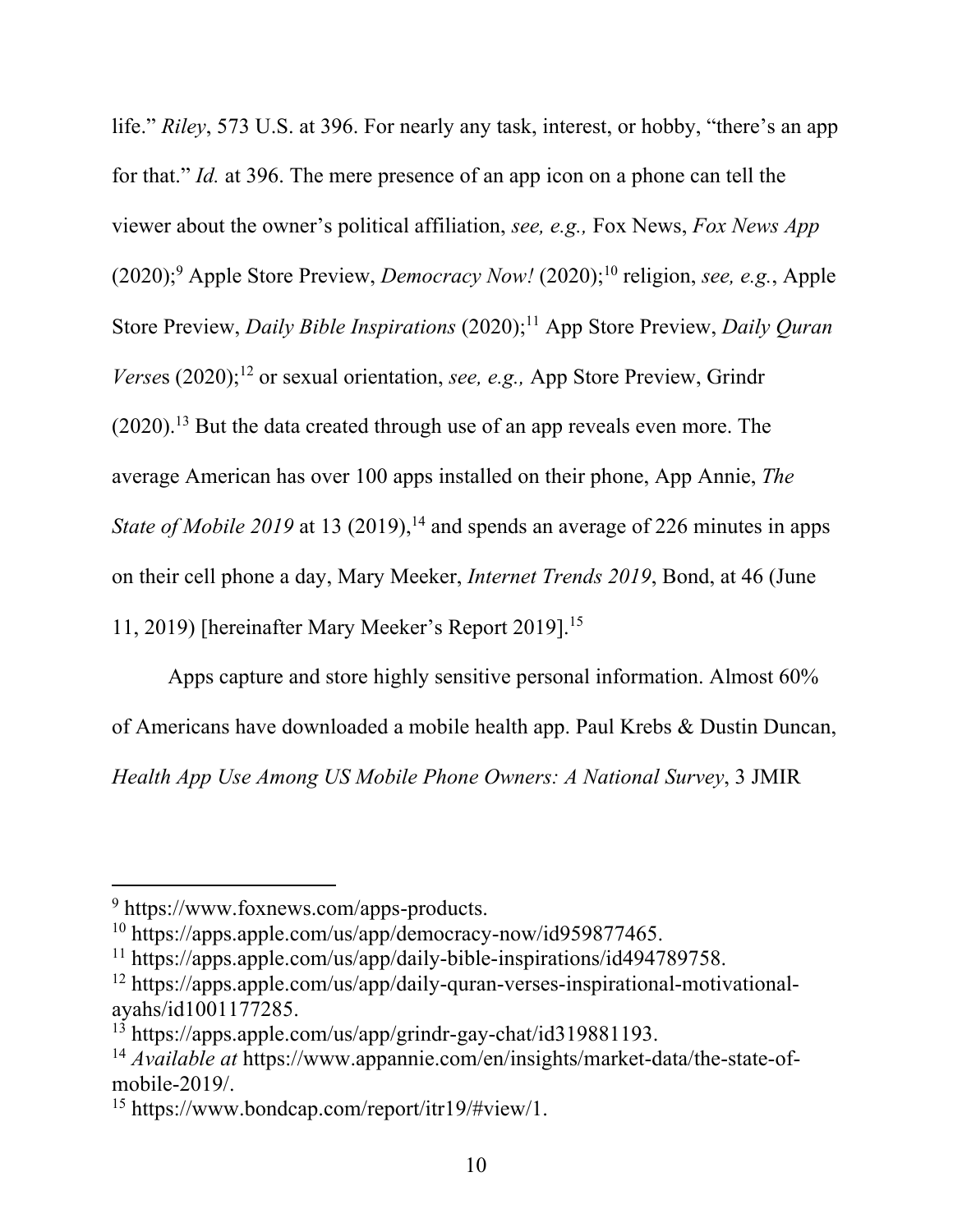mHealth and uHealth 101 (2015).<sup>16</sup> Health app data is extended by the use of wearable devices, such as watches and fitness trackers. Over a fifth of American adults regularly wear a smart watch or fitness tracker. Emily A. Vogels, *About One-in-Five Americans Use a Smart Watch or Fitness Tracker*, Pew Res. Ctr. (Jan.  $9, 2020$ .<sup>17</sup> These wearable devices track a wide range of private information, including heart rate and location data. Sarah Silbert, *All the Things You Can Track*  with Wearables, Lifewire (July 8, 2019).<sup>18</sup> There are also specialty wearables that monitor for certain events, such as a fertility bracelet that measures skin temperature, breathing rate, and heat loss. Ava, *How Ava Works* (2020). 19 Wearables then send the data they collect to an app on the users' cell phone. Health apps also allow users to manually enter data about their health and lifestyles. For instance, Apple's Health App can store a cell phone user's daily steps, meal habits, heart rate, reproductive health and sleep schedules, health records—including one's daily medication, immunization records, clinical vitals—and more. Amanda Capritto, *The Complete Guide to Apple's Health App*, CNET (Apr. 18, 2019). 20

<sup>16</sup> *Available at* https://www.ncbi.nlm.nih.gov/pmc/articles/PMC4704953/.

<sup>17</sup> https://www.pewresearch.org/fact-tank/2020/01/09/about-one-in-five-americansuse-a-smart-watch-or-fitness-tracker/.

<sup>18</sup> https://www.lifewire.com/what-wearables-can-track-4121040.

<sup>19</sup> https://www.avawomen.com/how-ava-works/.

<sup>20</sup> https://www.cnet.com/health/the-complete-guide-to-apples-health-app/.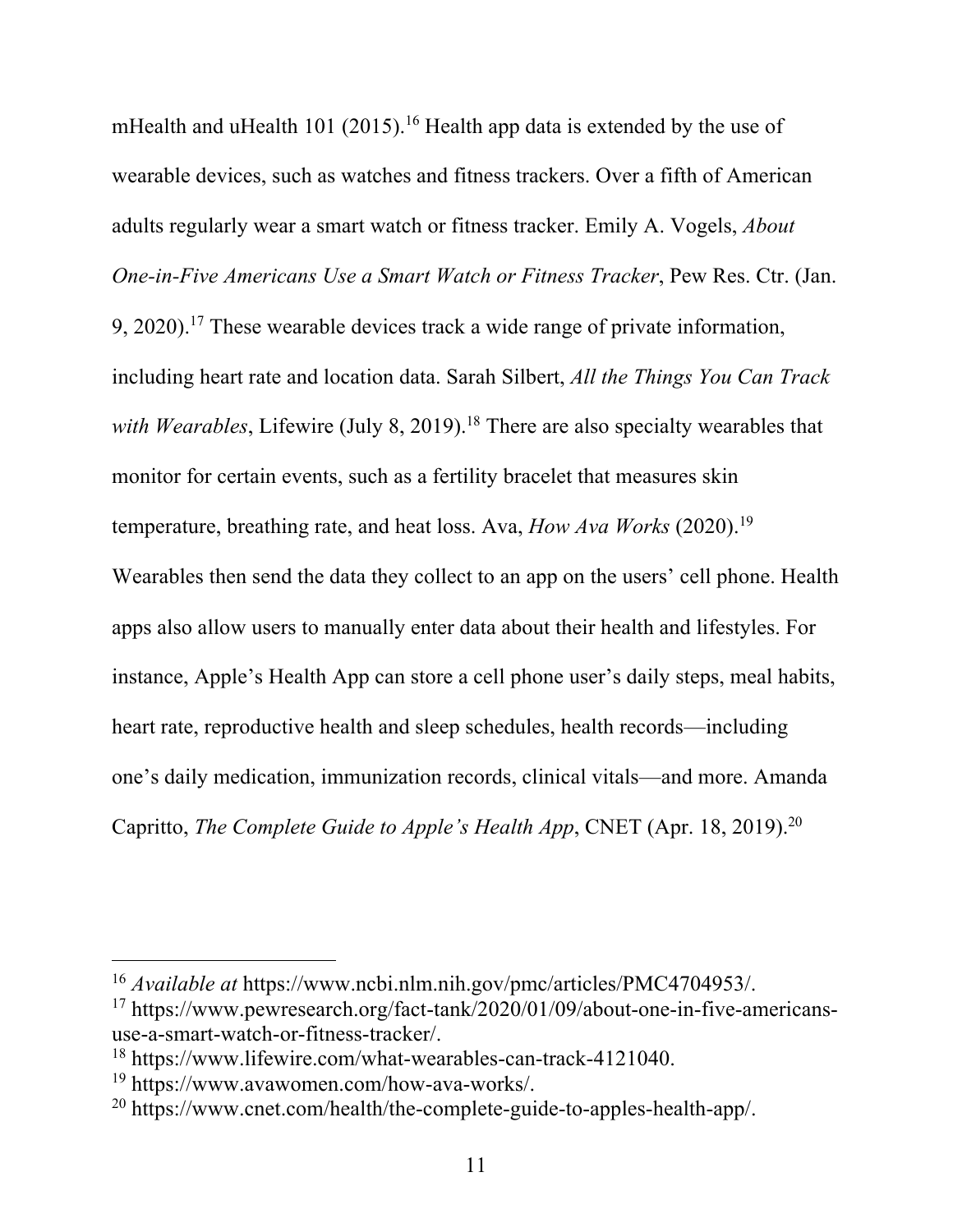Health and activity apps are not the only applications that store a user's location data. Map programs, rideshare apps like Uber and Lyft, even photos store or encode location data. Fred Zahradnik, *How to Find Your Location History in Google Maps or iPhone*, Lifewire (Apr. 10, 2020); <sup>21</sup> Uber Guide, *How to Check Your Uber History* (2017); <sup>22</sup> Apple, *Browse Photos by Location on iPhone* (2020). <sup>23</sup> This historical location data is precisely the information *Carpenter* found to provide "an all-encompassing record of the holder's whereabouts," justifying heightened Fourth Amendment protection. 138 S. Ct. at 2217.

Mobile apps can also reveal detailed information about an individual's most intimate relationships, including their dating history. Thirty percent of Americans have used a dating site or app. Emily A. Vogels, *About Half of Never-Married Americans Have Used an Online Dating Site or App*, Pew Res. Ctr. (Mar. 24,  $2020$ ).<sup>24</sup> Among Americans aged 18 to 29, about half have used a dating app or site. Emily A. Vogels, *10 Facts About Americans and Online Dating*, Pew Res.

<sup>21</sup> https://www.lifewire.com/location-history-google-maps-iphone-1683392.

<sup>22</sup> https://www.uberguide.net/check-uber-history/.

<sup>&</sup>lt;sup>23</sup> https://support.apple.com/guide/iphone/browse-photos-by-locationiph390138909/ios.

 $^{24}$  https://www.pewresearch.org/fact-tank/2020/03/24/the-never-been-married-arebiggest-users-of-online-dating/.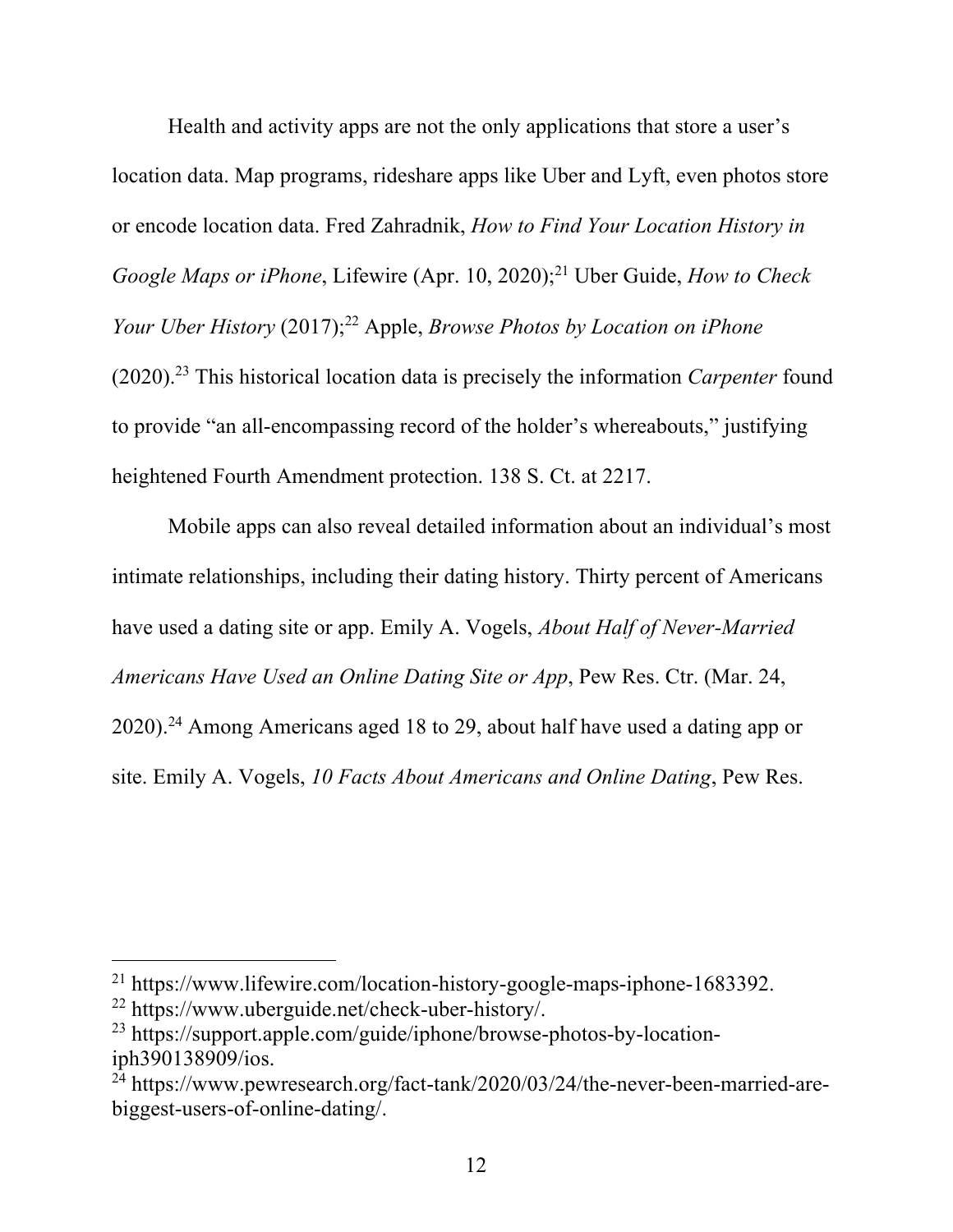Ctr. (Feb. 6, 2020). <sup>25</sup> Data in these apps can reveal a user's sexual orientation, relationships, communications, and more.

A cell phone can also reveal a user's video viewing habits. Americans are increasingly using their cell phones to watch movies, television shows, and other entertainment. Between 2017 and 2019, Americans spent 20% more sessions in video streaming apps such as Netflix. App Annie, *State of Mobile 2020* at 32 (2020). <sup>26</sup> These apps store a user's viewing history. Similar apps for books and audiobooks reveal a user's reading habits. *See, e.g.,* Apple Store Preview, *Kindle* (2020); <sup>27</sup> Audible, *Apps for Listening to Audible Audiobooks* (2020). 28

Consumers also increasingly use their phones for banking and financial transactions. Eight out of ten consumers use mobile banking on a regular basis. Citi, *Mobile Banking One of Top Three Most Used Apps by Americans, 2018 Citi Mobile Banking Study Reveals* (Apr. 26, 2018). <sup>29</sup> The Chase app, for instance, allows phone users to view up to 24 months of transactions and up to seven years of credit card and bank statements. Chase, *Chase Mobile Banking* (2020). 30

<sup>25</sup> https://www.pewresearch.org/fact-tank/2020/02/06/10-facts-about-americansand-online-dating/.

<sup>26</sup> *Available at* https://www.appannie.com/en/go/state-of-mobile-2020/.

 $^{27}$  https://apps.apple.com/us/app/amazon-kindle/id302584613.

<sup>28</sup> https://www.audible.com/howtolisten.

<sup>29</sup> https://www.citigroup.com/citi/news/2018/180426a.htm.

<sup>30</sup> https://www.chase.com/digital/mobile-banking.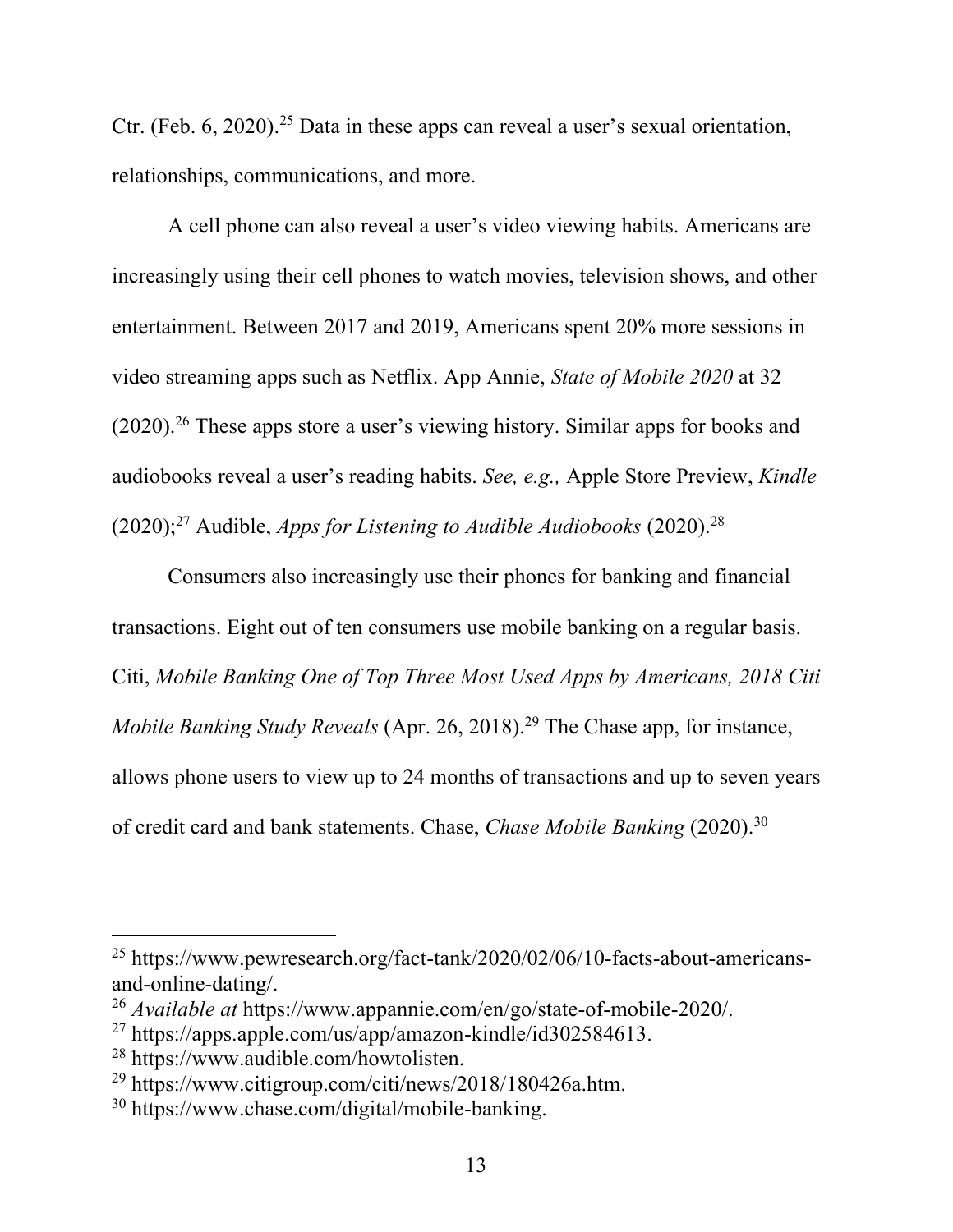Consumers continue to use their phones as communication devices. As cell phone users turn away from phone calls and towards text messages and emails, cell phone data will increasingly track and memorialize all conversations. Text messaging is the most widely- and frequently-used app. Aaron Smith, *U.S. Smartphone Use in 2015*, Pew Res. Ctr. (Apr. 1, 2015). Meanwhile, around 88% of Americans use email on their phones. *Id.* Notably, messaging platforms that offer encryption services, such as Telegram and Whatsapp, have outpaced the growth of non-encrypted messaging services, indicating the ever-increasing importance of personal privacy to consumers. Mary Meeker's Report 2019. In 2018, 87% of web traffic was encrypted, up from 53% in 2016. *Id.*

Social media use is also proliferating: 73% of US adults use YouTube, 69% use Facebook, 37% use Instagram, and 24% use Snapchat. Andrew Perrin & Monica Anderson, *Share of U.S. Adults Using Social Media, Including Facebook, Is Mostly Unchanged Since 2018*, Pew Res. Ctr. (Apr. 10, 2019). <sup>31</sup> For millennials, the numbers are even more striking: 91% use YouTube, 79% use Facebook, 67% use Instagram, and 62% use Snapchat. *Id.* Each app stores personal data, including private posts and direct messages, search histories, preferences, and more.

<sup>31</sup> https://www.pewresearch.org/fact-tank/2019/04/10/share-of-u-s-adults-usingsocial-media-including-facebook-is-mostly-unchanged-since-2018/.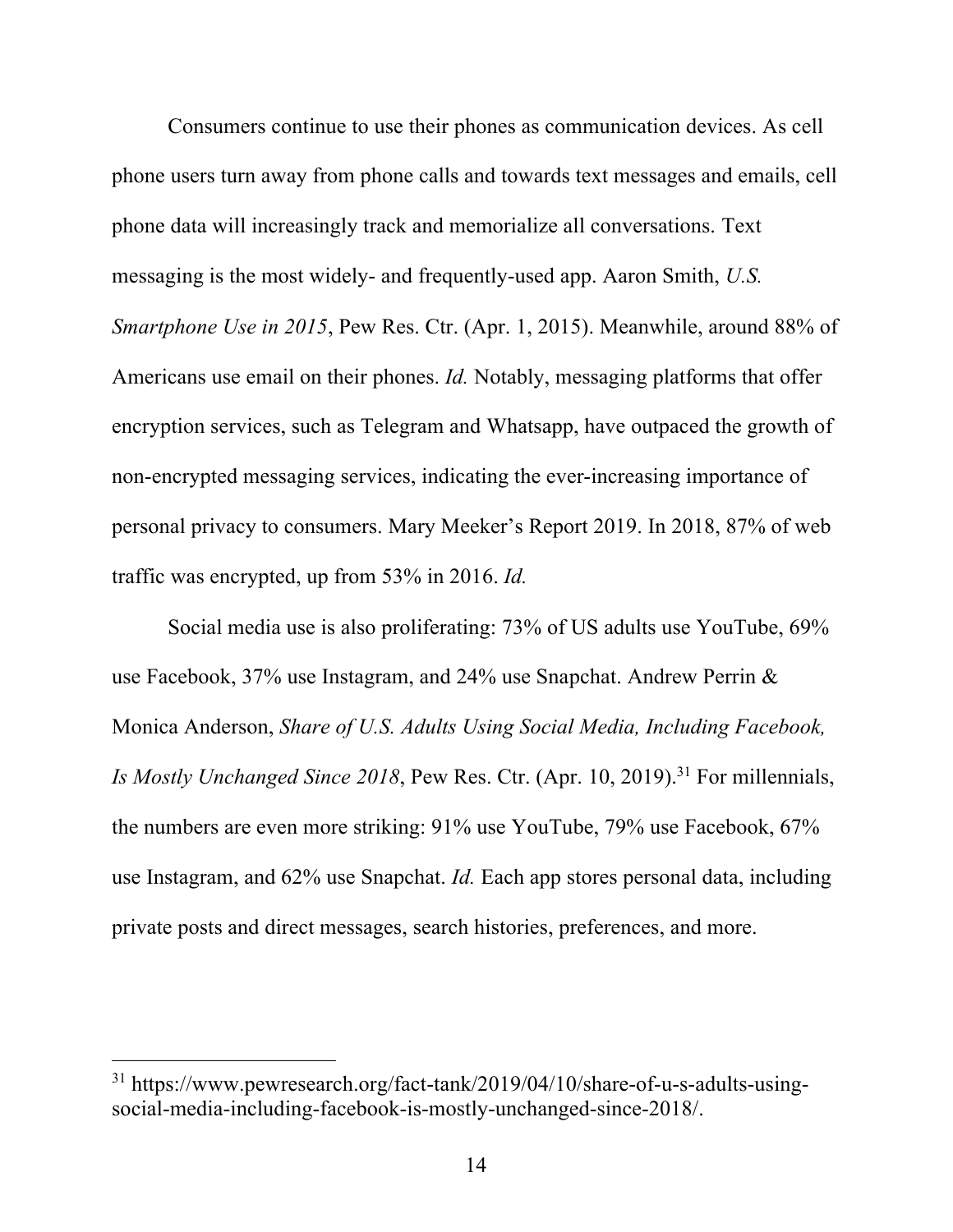Cell phones do not just store personal data; they also contain sensitive business records. Almost 90% of companies expect their employees to use their cell phones for work purposes. Syntonic, *BYOD Usage in the Enterprise* (2016). 32 Additionally, while in the past, many workers had separate personal and professional cell phones, this is no longer the case. Only 26% of companies provide employees with work phones. Steelcase, *Engagement and the Global Workplace* (2016).<sup>33</sup> In contrast, 72% have a bring-your-own-device policy and actively encourage their employees to use personal devices for work purposes. Diane Garey, *BYOD and Mobile Security*, Tenable (Apr. 5, 2016). 34

Law enforcement officers inspecting or searching a phone are likely to see sensitive information on the screen even if they don't open specific apps. Push notifications—messages from apps that pop up on a cell phone screen automatically—can display sensitive personal information about communications, transactions, and other activities. *See* Android, *Notifications Overview* (Dec. 27, 2019); <sup>35</sup> Apple, *Use Notifications on Your iPhone, iPad, iPod Touch* (2020). 36

<sup>32</sup> https://syntonic.com/wp-content/uploads/2016/09/Syntonic-2016-BYOD-Usagein-the-Enterprise.pdf.

<sup>33</sup> http://cdn2.hubspot.net/hubfs/1822507/2016-

WPR/Americas/Final\_Digital\_PDF.pdf.

<sup>34</sup> https://www.tenable.com/blog/byod-and-mobile-security-2016-spotlight-reportresults.

<sup>35</sup> https://developer.android.com/guide/topics/ui/notifiers/notifications.

<sup>36</sup> https://support.apple.com/en-us/HT201925.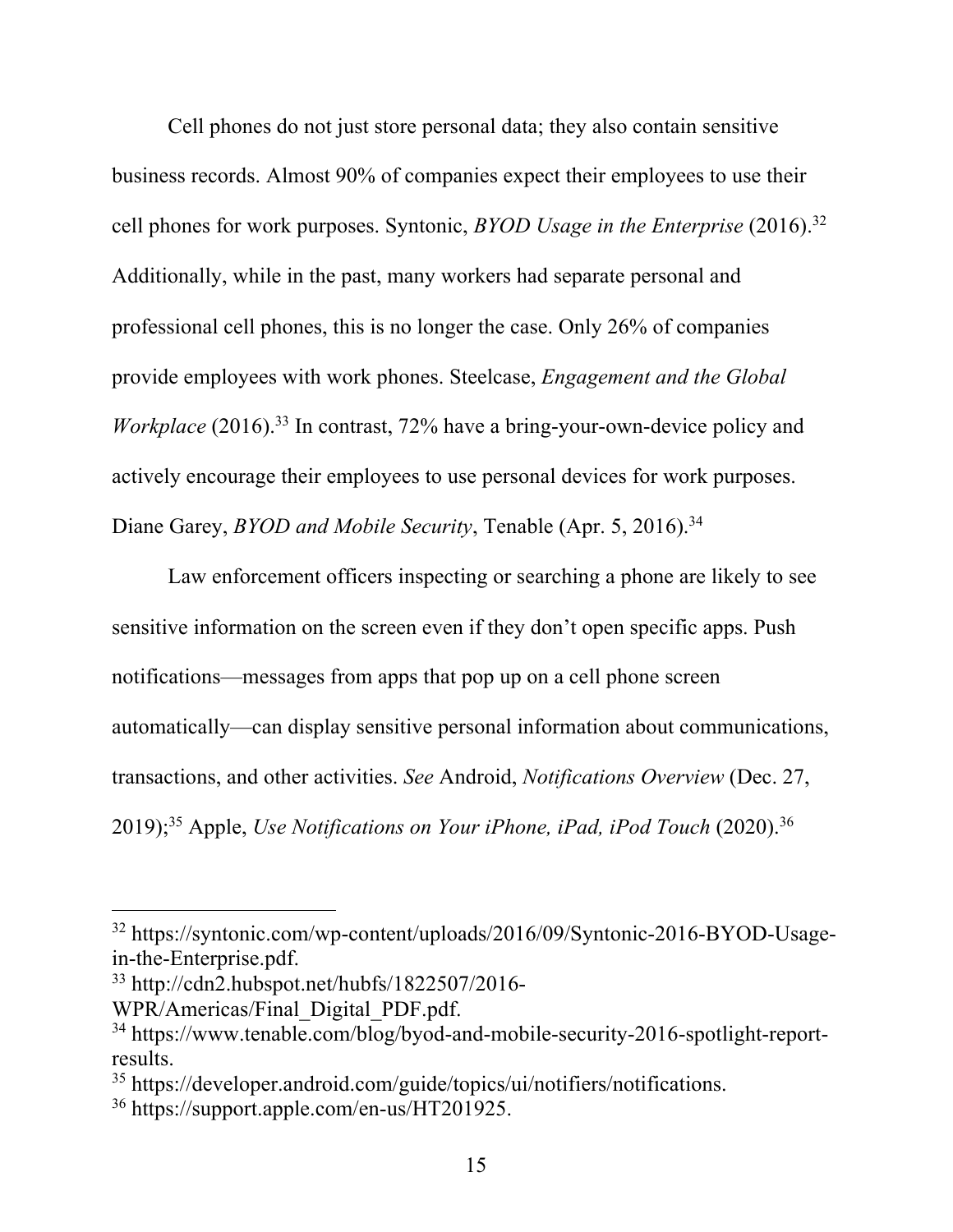Smartphones not only store and provide access to a wealth of sensitive personal data, they also authenticate access to other accounts: social media accounts, bank accounts, email accounts, and other profiles. For example, Apple built a password storage system into the iPhone. *See* Apple, *Set Up iCloud Keychain* (2020) ("iCloud Keychain remembers . . . your information—like your Safari usernames and passwords, credit cards, Wi-Fi passwords, and social logins—on any device that you approve." $)^{37}$  Several other apps store user login information for many sites and applications in one place. *See, e.g.*, Dashlane, *Features* (2020); <sup>38</sup> Zoho Vault, *Store and Organize Passwords* (2020); <sup>39</sup> LastPass, LastPass Mac App (2020).<sup>40</sup> This means that a user's online identities are all easily accessible to anyone who has access to their phone. Indeed, users might not be able to access their financial accounts or other essential services if they lose access to their cell phone. Matt Elliott, *Two-Factor Authentication: How and Why to Use It*, CNET (Mar. 28, 2017). 41

Many apps will, by default, store your login information and never ask for the information again. For example, when a user logs into Facebook on their iPhone, the app will keep the user logged in by default and store the password.

<sup>37</sup> https://support.apple.com/en-us/HT204085.

<sup>38</sup> https://www.dashlane.com/features.

<sup>39</sup> https://www.zoho.com/vault/online-password-manager-features.html.

<sup>40</sup> https://helpdesk.lastpass.com/mac-app/.

<sup>41</sup> https://www.cnet.com/how-to/how-and-why-to-use-two-factor-authentication/.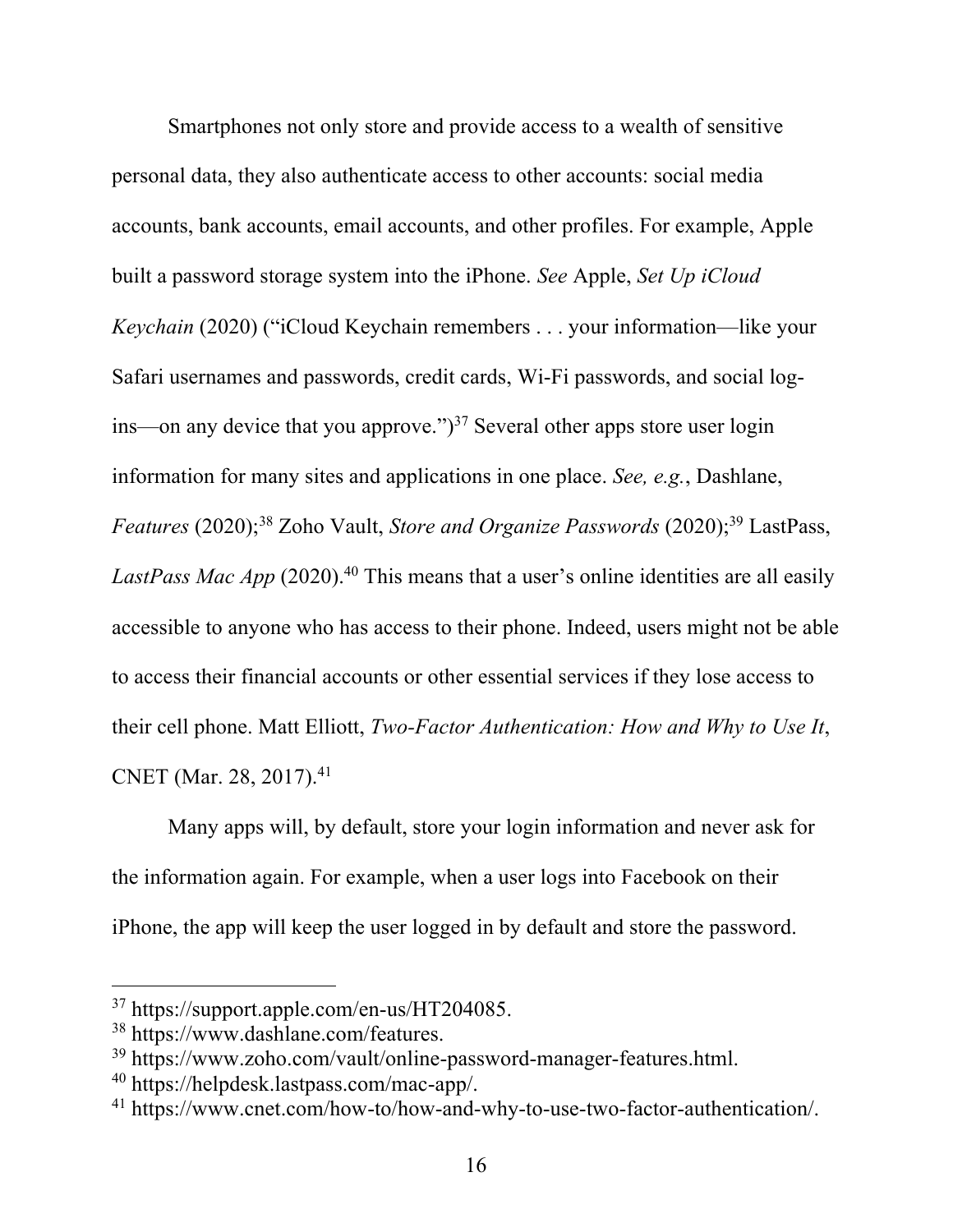Zack Whittaker, *Facebook Admits It Stored "Hundreds of Millions" of Account Passwords In Plaintext*, TechCrunch (Mar. 21, 2019). <sup>42</sup> Some social media apps, including Twitter and Facebook, require the user to take affirmative steps to log out. *See* Twitter, *How to Log Out of the Twitter App on an iOS Device* (2020); 43 Facebook, *How do I Log Out of the iPhone or iPad App*? (2020).<sup>44</sup>

Smartphones can also give law enforcement access—or even a view—into an individual's home. Home security systems allow users to monitor and control multi-camera systems from their phones. *See, e.g.,* Blink, *Blink Home Monitor App*  (2020). <sup>45</sup> Blink, for instance, provides a live video feed from all of a user's home cameras, Blink, *How to Access Live View* (2020), <sup>46</sup> and also historical video footage, Blink, *How Can I View Motion Clips?* (2020). <sup>47</sup> Meanwhile, smart door locks provide an easy way to unlock the doors of a user's home with their smartphone and to monitor who is entering and leaving. *See* John R. Delaney, *The Best Smart Locks for 2020*, PCMag (Apr. 9, 2020). 48

<sup>42</sup> https://techcrunch.com/2019/03/21/facebook-plaintext-passwords/.

<sup>43</sup> https://help.twitter.com/en/using-twitter/revoke-twitter-access-on-ios-app.

<sup>44</sup> https://www.facebook.com/help/ipad-

app/112099682212213?helpref=uf\_permalink.

<sup>45</sup> https://blinkforhome.com/blink-app.

<sup>46</sup> https://support.blinkforhome.com/using-the-blink-app/how-to-access-live-view.

<sup>47</sup> https://support.blinkforhome.com/using-the-blink-app/how-can-i-view-motionclips.

<sup>48</sup> https://www.pcmag.com/picks/the-best-smart-locks.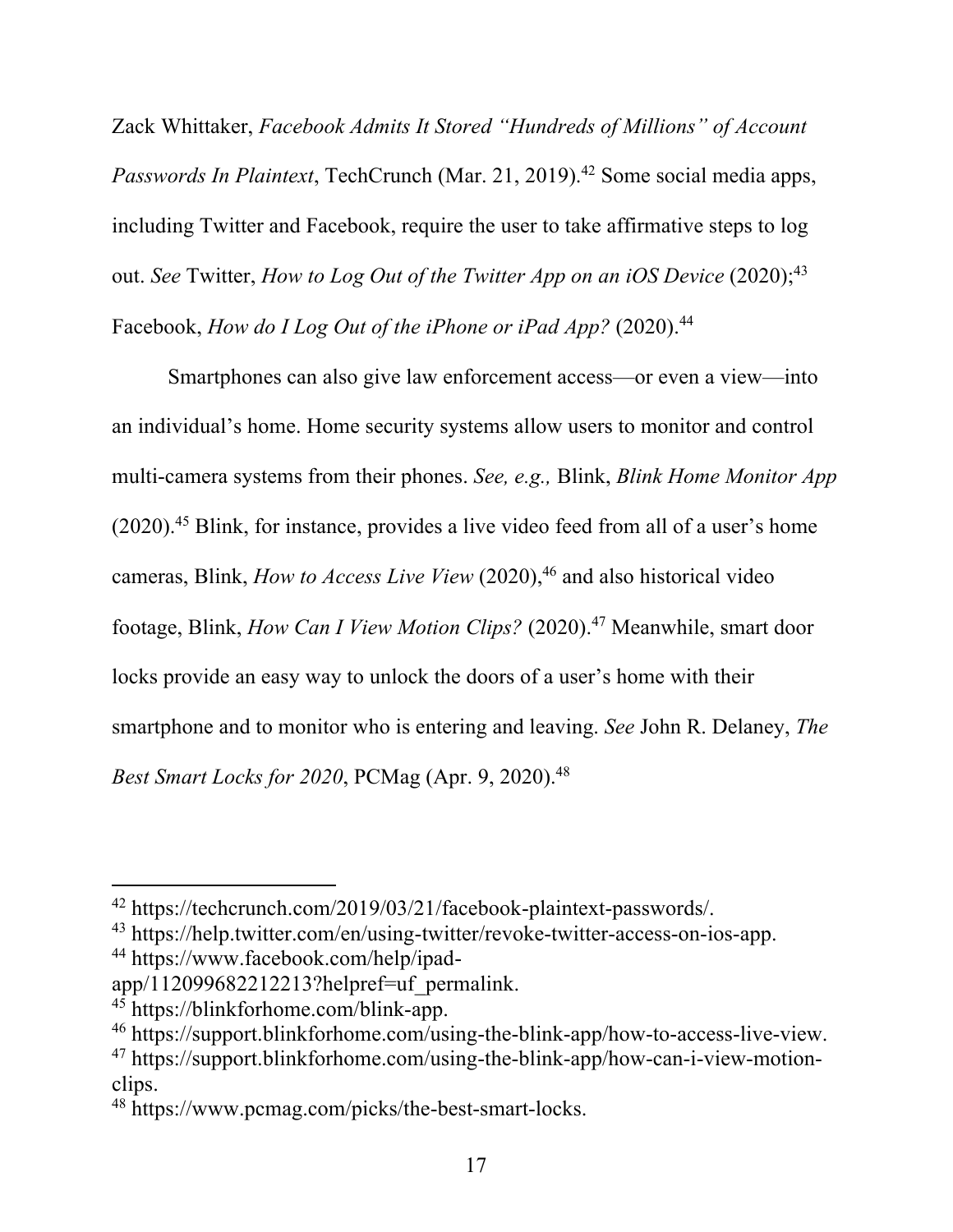# **B. The American Bar Association has recognized that searches of cell phones pose acute threats to both privacy and client confidentiality.**

Attorneys, like the Plaintiff, have acute privacy interests in the contents of their cell phones because of the presence of confidential and protected attorneyclient information. The American Bar Association ("ABA") recently called for a warrant requirement for border searches of electronic devices because of the substantial privacy and confidentiality interests at stake. Prior to their call for an across-the-board warrant requirement, the ABA had also recognized the unique impact that border searches have on attorney-client information. The ABA argued that the Department of Homeland Security ("DHS") should revise U.S. Customs and Border Protection ("CBP") and Immigrations and Customs Enforcement ("ICE") border search directives to require reasonable suspicion for an "advanced search," and should adopt special protocols for the handling of attorney devices. But the DHS has still not revised all of its border search policies. In 2019, the ABA adopted a resolution calling on the judiciary, Congress, and the DHS to require a warrant to search an electronic device at the border unless another warrant exception applied. Am. Bar. Ass'n, *Midyear Meeting 2019—House of Delegates Resolution 107A* (2019). 49

https://www.americanbar.org/content/dam/aba/administrative/house\_of\_delegates/r esolutions/2019-midyear/2019-midyear-107a.pdf.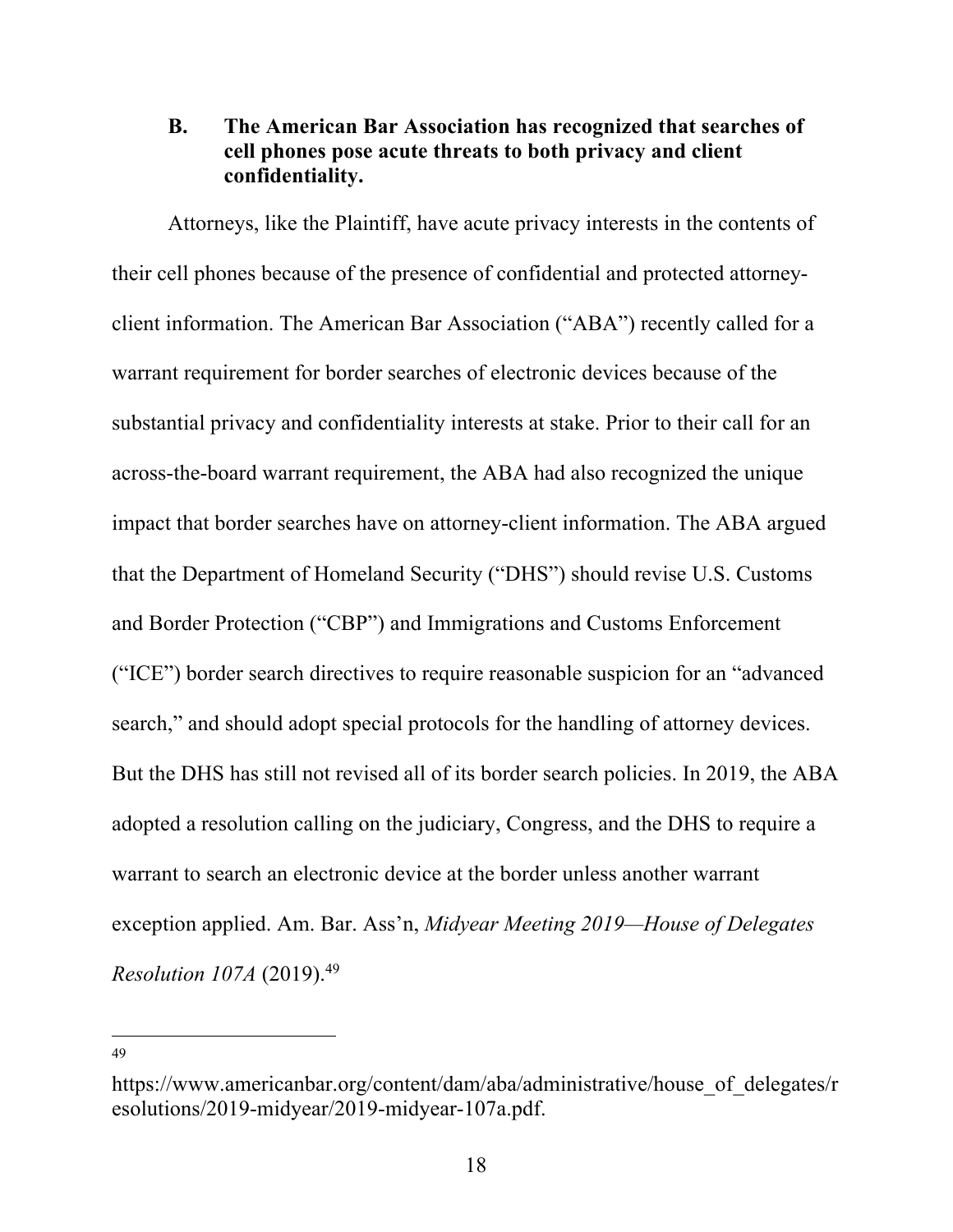In 2017, Linda A. Klein, President of the ABA, sent the DHS a letter calling on the Department to express "serious concerns regarding the standards that permit [CBP and ICE] officers to search and review the contents of lawyers' laptop computers, cell phones, and other electronic devices at U.S. border crossings without any showing of reasonable suspicion." Letter from Linda Klein, President, Am. Bar Ass'n, to Gen. John F. Kelly, USMC (Ret.), Sec'y of Homeland Sec., & Joseph B. Maher, Acting Gen. Counsel, Dep't of Homeland Sec. (May 5, 2017).<sup>50</sup> Klein declared that "just as border security is fundamental to national security, so too is the principle of client confidentiality fundamental to the American legal system." *Id*. at 1. The letter decried the fact that the CPB and ICE border search directives at the time led border officers and immigration agents to exercise "sweeping powers to search electronic devices at the border, with or without reasonable suspicion of any wrongdoing." *Id*. And while the directives required "special handling" for privileged and confidential legal documents, Klein stated that those provisions were "not sufficiently clear or comprehensive enough to protect" the rights of clients. *Id*. at 3. The letter called on DHS to revise its border search directives "to state that when a lawyer traveling across the border with a

<sup>50</sup> *Available at* 

https://www.americanbar.org/content/dam/aba/images/government\_affairs\_office/a ttyclientprivissue(bordersearchesofattorneydevices,abalettertodhs,finalversion,may 5,2017).pdf.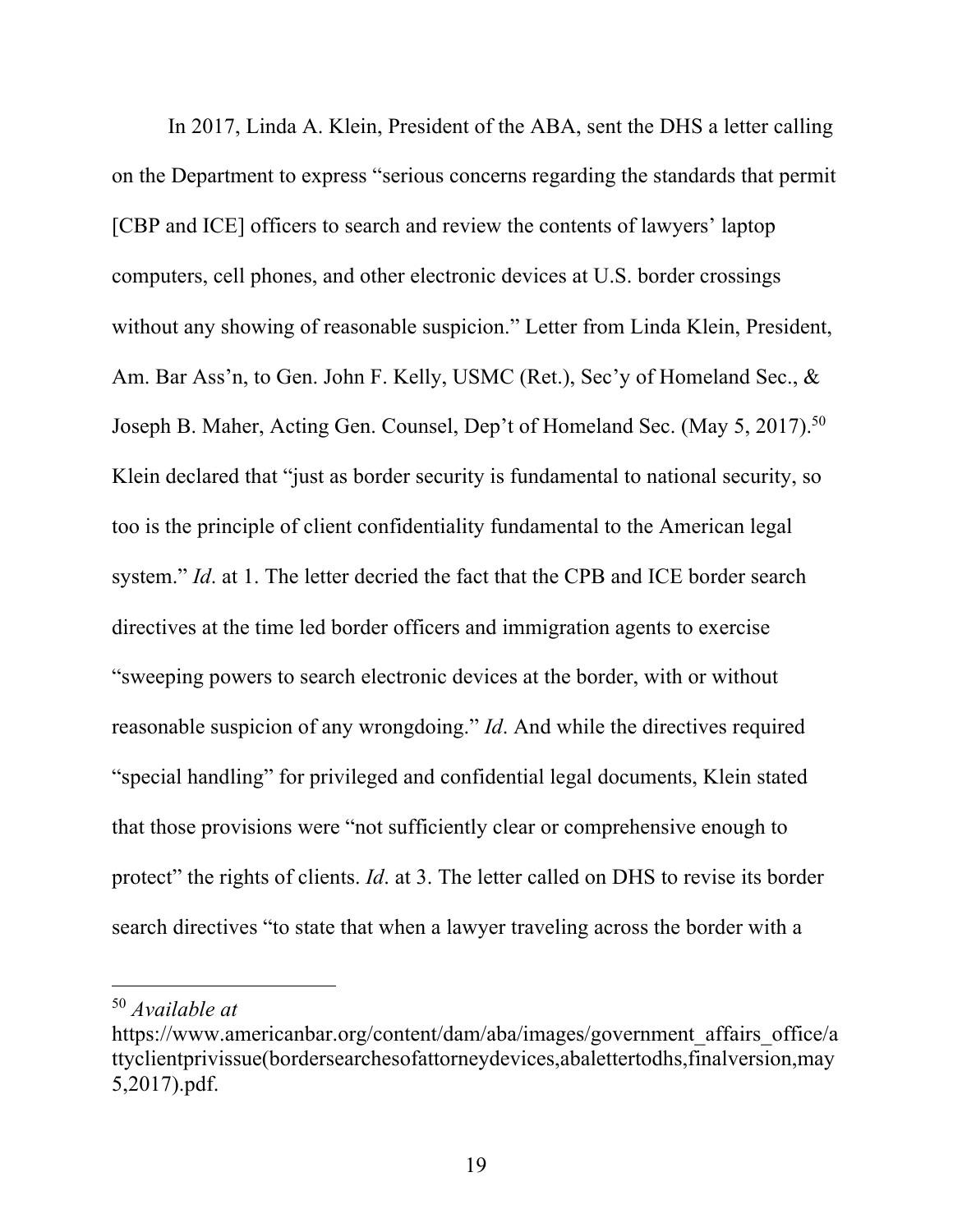laptop computer or other electronic device asserts that the device contains privileged or confidential client information, the device can be subjected only to a routine cursory physical inspection," and to require "a subpoena based on reasonable suspicion or a warrant supported by probable cause" to read, duplicate, seize, or share privileged or confidential electronic documents. *Id*. at 4.

In response to the ABA letter, DHS revised some of its directives, adopting the standard from the Ninth Circuit's decision in *United States v. Cotterman*, 709 F.3d 952 (9th Cir. 2013), *cert. denied*, 561 U.S. 1156 (2014), that an "advanced search" of an electronic device requires reasonable suspicion. *See* U.S. Customs & Border Prot., CBP Directive No. 3340-049A (Jan. 4, 2018).<sup>51</sup> The new ABA president, Hilarie Bass, commented that the revised policy was "a clear improvement over the prior policy," but "more clearly needs to be done." Lee Rawles, *Traveling Lawyers Get New Protections in Device Searches at Border*, ABA Journal (Jan. 25, 2018). 52

In 2019, the ABA adopted a policy that "urges the federal judiciary, Congress, and the Department of Homeland Security to enact legislation and adopt

<sup>51</sup> *Available at* https://www.cbp.gov/sites/default/files/assets/documents/2018- Jan/CBP-Directive-3340-049A-Border- Search-of-Electronic-Media-Compliant.pdf. 52

http://www.abajournal.com/news/article/new guidelines for electronic device se arches at us borders will impact att.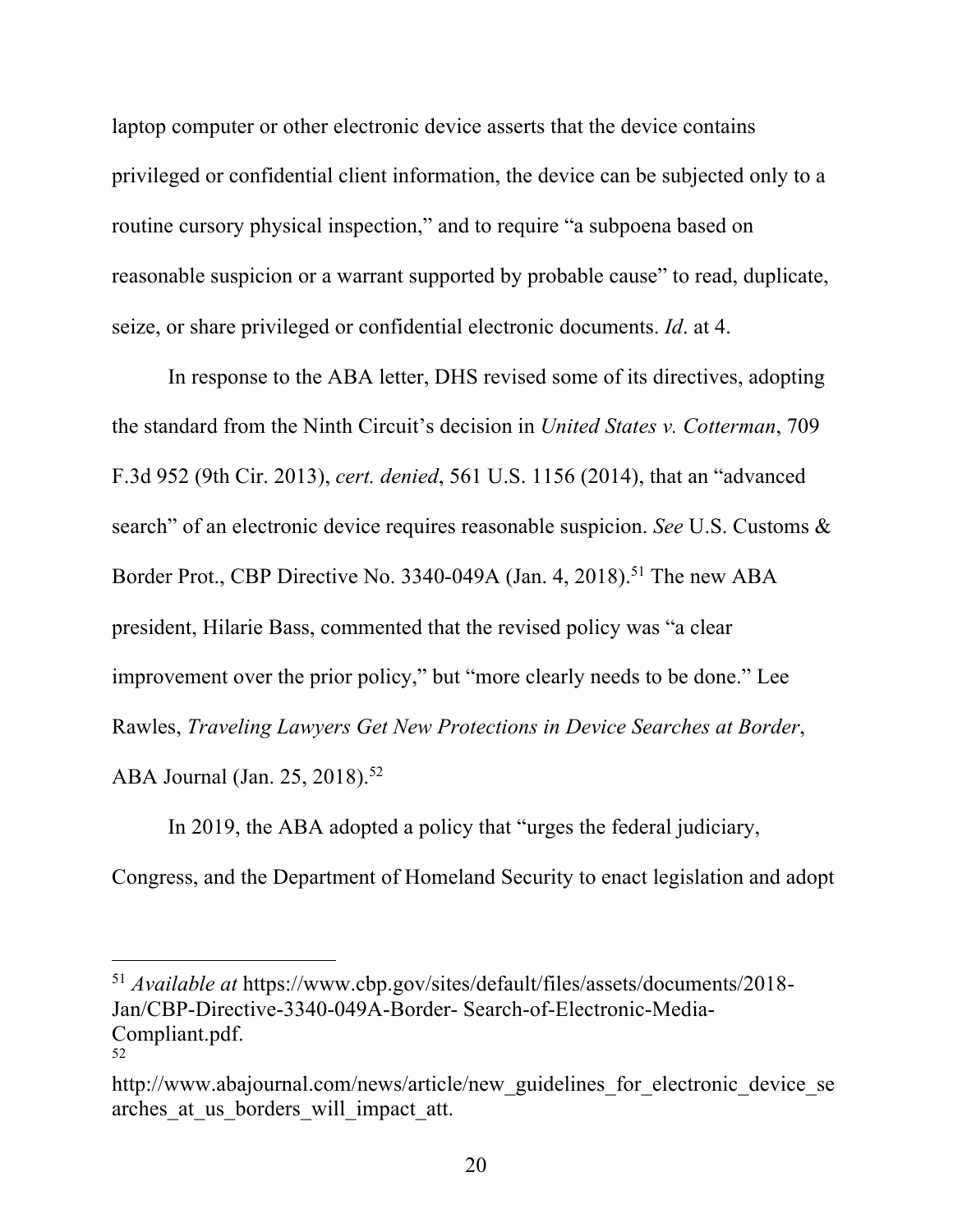policies to protect the privacy interests of those crossing the border by imposing standards for searches and seizures of electronic devices, protection of attorneyclient privilege, the work product doctrine, and lawyer-client confidentiality." Am. Bar. Ass'n, *Midyear Meeting 2019—House of Delegates Resolution 107A* (2019). In particular, the ABA urged "the federal judiciary to recognize the substantial privacy and confidentiality interests, as well as the important national security and law enforcement interests, implicated by searches and seizures of electronic devices at the border." Am. Bar Ass'n, *Revised 107A* (2019). The ABA also urged that the DHS

- require a warrant based on probable cause for seizures (other than temporary seizures for searches other than forensic searches or for the purpose of obtaining a warrant) and forensic searches of electronic devices carried by American citizens and lawful permanent residents entering the country, or by any person leaving the country, unless an exception to the warrant requirement other than the border search exception applies;
- prohibit any government entity from denying an American citizen or lawful permanent resident entry or exit based on the person's failure to disclose an access credential or provide access to an electronic device for a search;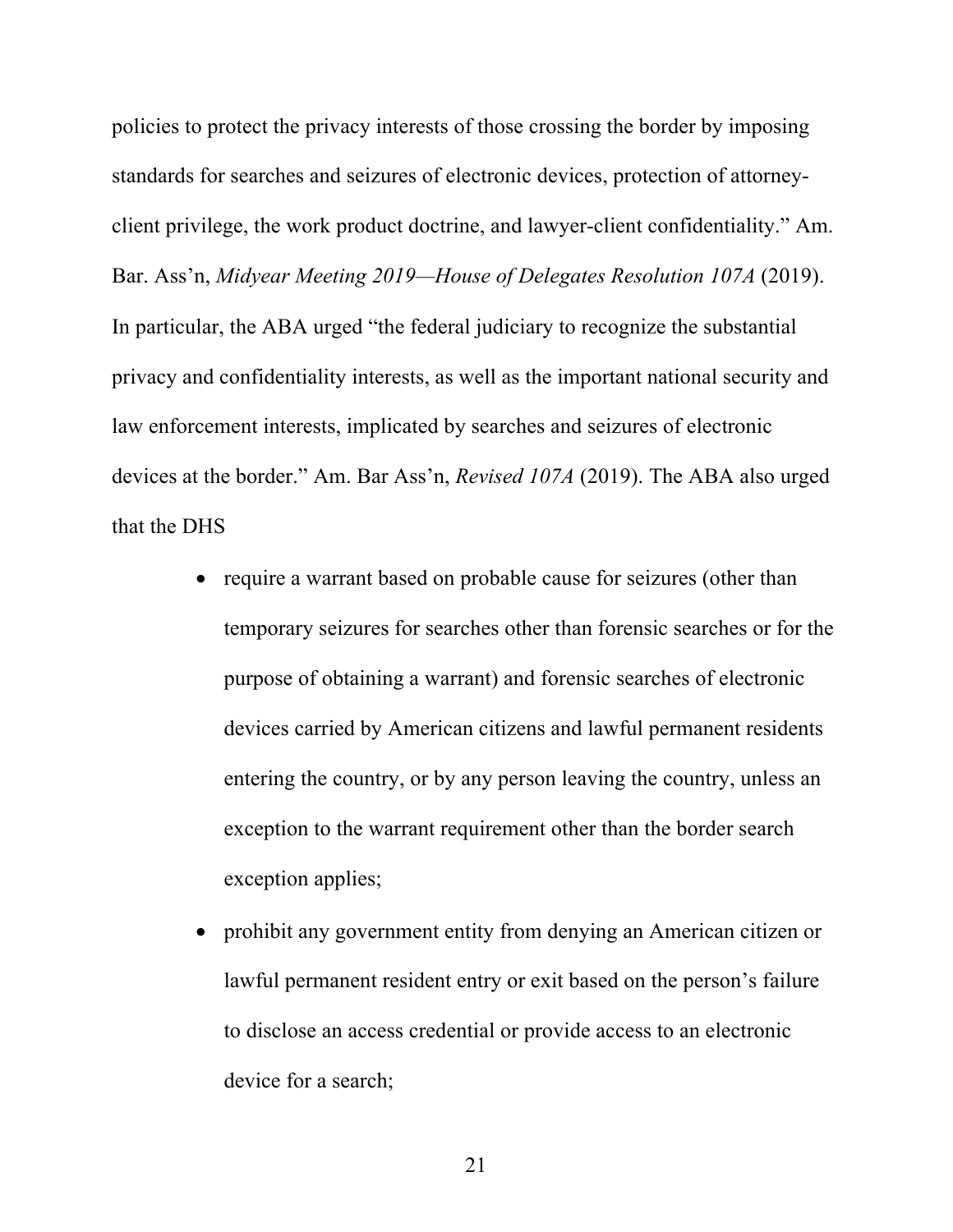- fully protect the attorney-client privilege, the work product doctrine, and the lawyer's ethical obligation to maintain confidential information during border crossings; and
- require the federal government to record each instance in which it conducts a forensic search of an electronic device seized at the border and issue an annual report summarizing such searches.

### *Id*.

Warrantless searches of attorney cell phones at the border raise acute privacy and confidentiality concerns. This Court should follow the ABA to require border and immigration officers obtain a warrant before searching an attorney's cell phone.

- **II. The government's interests in warrantless searches of cell phones at the border do not outweigh an individual's substantial privacy interest in the contents of their cell phone.**
	- **A. The traditional border search exception was justified by the government's interest in interdicting contraband and ascertaining the identity and citizenship of those seeking admission to the United States.**

Professor Laura Donahue has traced the origins of both customs and immigration authorities to conduct warrantless searches at the border and identified two interests protected by the doctrine: interdicting contraband and ascertaining the identity and citizenship of individuals seeking entry to the United States. Laura K.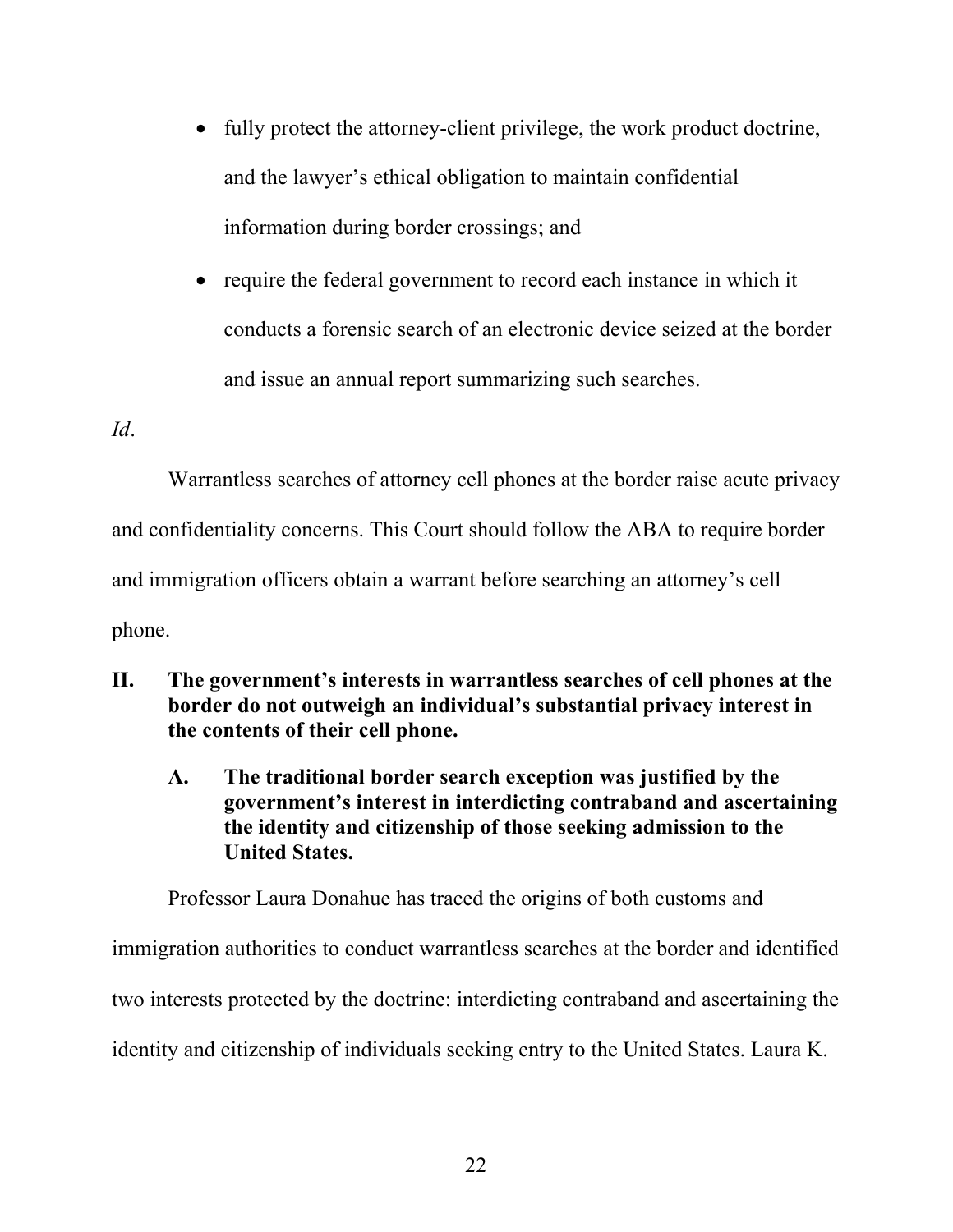Donahue, *Customs, Immigration, and Rights: Constitutional Limits on Electronic Border Searches*, 128 Yale L. J. F. 961-1015 (2019).

On the history of the customs authority, Professor Donahue notes that, in the earliest days of the republic, collection of duties justified warrantless searches at the border. Following independence, the United States needed revenue to pay for the war. Donahue at 974. Taxes on imported goods brought in revenue, but contraband meant a loss. *Id.* Thus, in 1789, Congress authorized customs officials to board any vessel "in which they shall have *reason to suspect* any goods, wares, or merchandise subject to duty shall be concealed; and therein to search for, seize, and secure any such goods, wares, or merchandise." An Act to regulate the Collection of the Duties imposed by law on the tonnage of ships or vessels, and on goods, wares and merchandises imported into the United States, ch. 5, § 24, 1 Stat. 29, 43 (1789) (codified at 19 U.S.C § 482) (emphasis added). If, however, an agent suspected that illegally imported materials were concealed in a "dwelling house, store, building, or other place," the agent had to obtain a warrant to conduct a search. *Id*. Congress continued to stress the importance of enforcing duties at the border in subsequent acts. Donahue at 975–77. Given this history, Professor Donahue compares the border search exception to the fleeing felon exception: "it was only in the hot pursuit of goods illegally brought into the country that broader powers could be exercised." Donahue at 984. Meanwhile, customs agents do not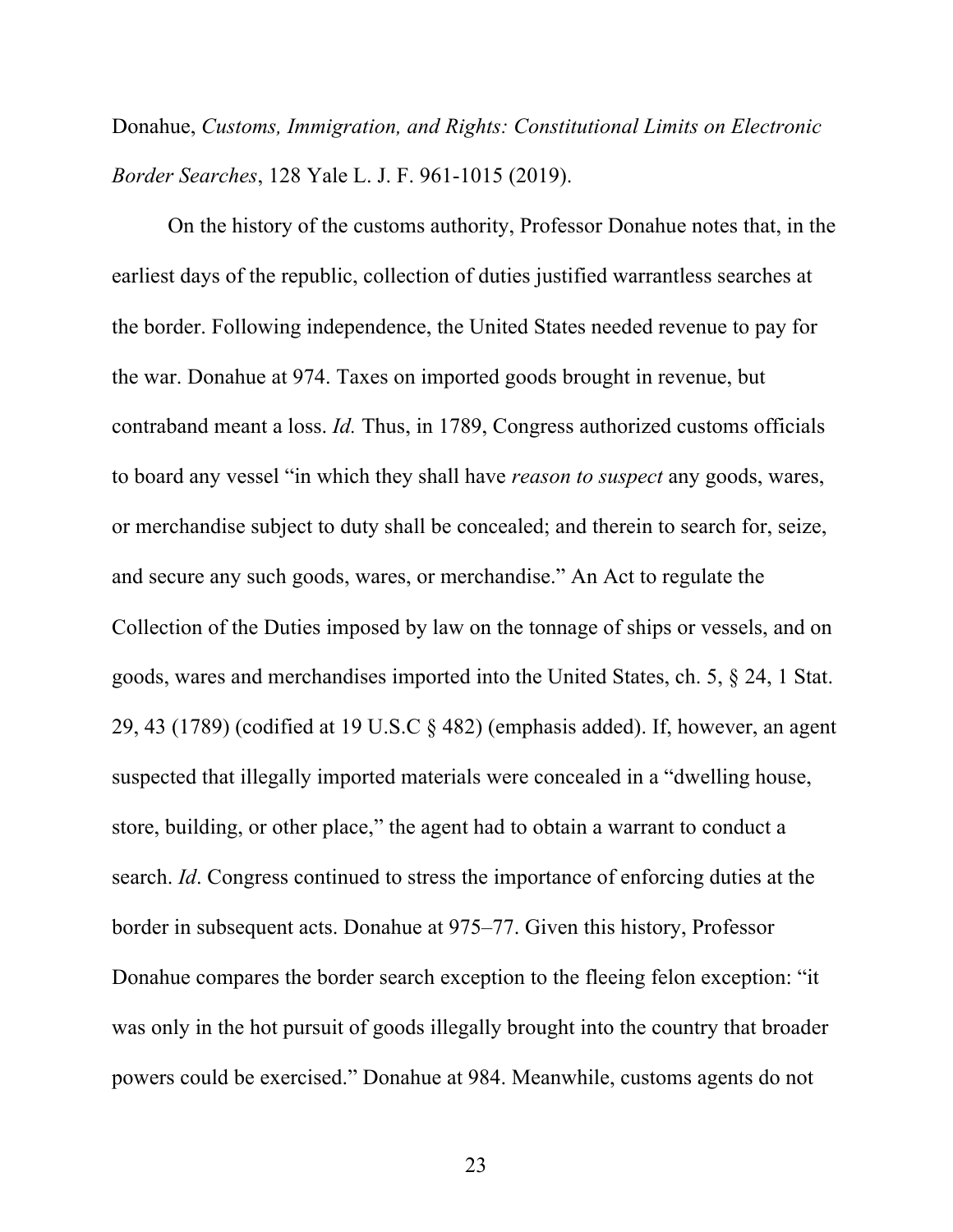have authority to open and inspect sealed mail unless it weighs more than sixteen ounces and there is reason to suspect the envelope contains one of only a few categories of objects. 19 U.S.C. § 1583.

The authority to search U.S. citizens for immigration purposes is even more tenuous. Immigration authorities focus on non-citizens seeking admission to the United States. *See, e.g.*, 8 U.S.C.A. § 1357(a). Once a U.S. citizen has identified themselves and presented proof of citizenship, immigration officials must produce a warrant to search the individual's cell phone. Donahue at 1013.

Professor Donahue's findings bring into focus the Supreme Court's analysis of the justifications underlying the border search exception. *See, e.g., United States v. Montoya de Hernandez*, 473 U.S. 531, 537 (1985) ("Since the founding of our Republic, Congress has granted the Executive plenary authority to conduct routine searches and seizures at the border, without probable cause or a warrant, in order to regulate the collection of duties and to prevent the introduction of contraband into this country."); *Carroll v. United States*, 267 U.S. 132, 153–54 (1925) ("Travelers may be so stopped in crossing an international boundary because of national selfprotection reasonably requiring one entering the country to identify himself as entitled to come in, and his belongings as effects which may be lawfully brought in"); *see also United States v. Molina-Isidoro*, 884 F.3d 287, 295 (5th Cir. 2018) (Costa, C.J., specially concurring) (reciting precedent supporting limited customs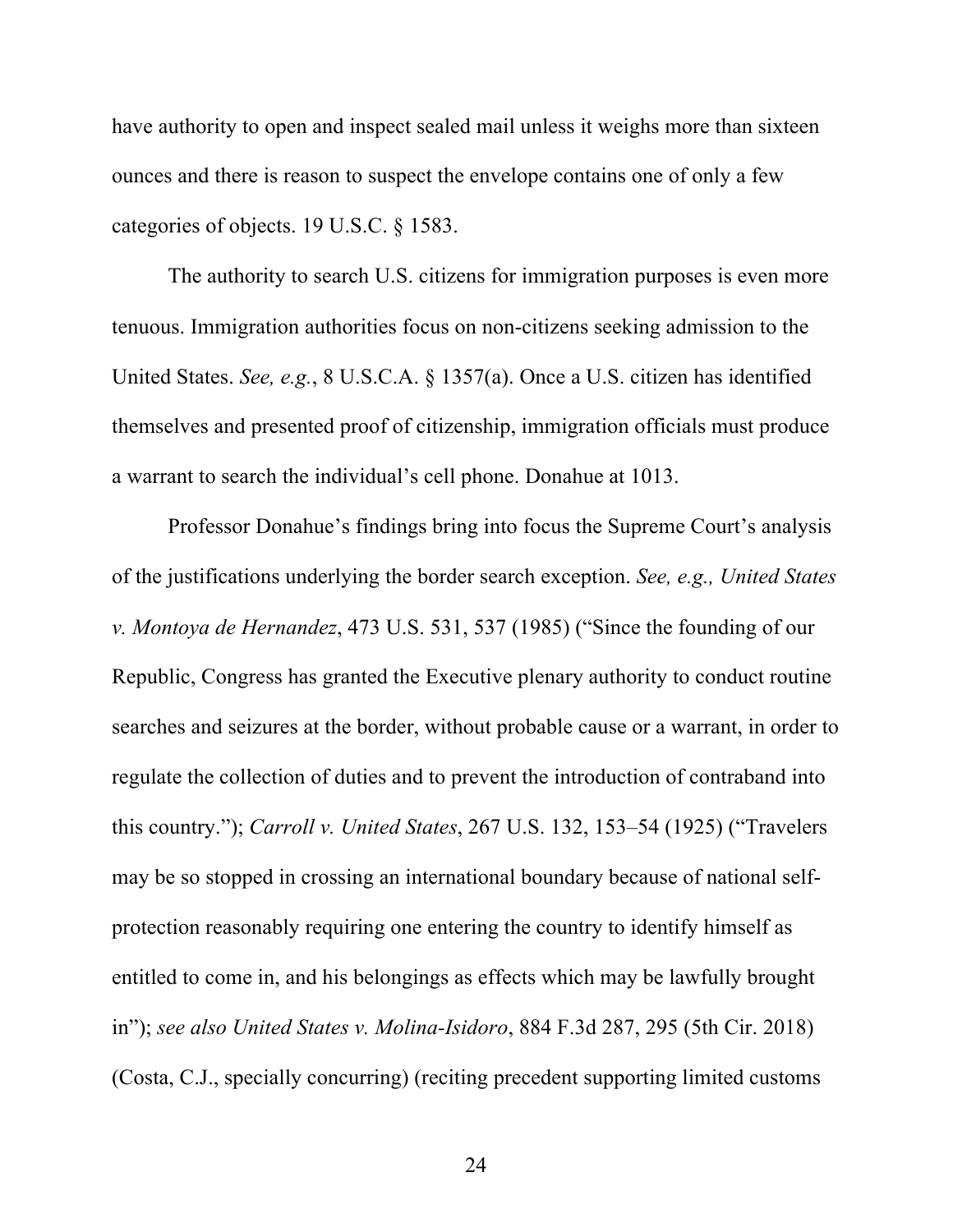authority to conduct warrantless searches). In short, the border search exception to the Fourth Amendment warrant requirement is not a general purpose waiver of all privacy rights at the border. The border search doctrine serves specific purposes and expanded warrantless search techniques should not be permitted if they are not justified by those purposes.

# **B. The justifications underlying the border search exception do not apply in the context of cell phones or are outweighed by an individual's interest in privacy.**

The traditional rationales for the border search exception do not map on to the search of an American citizen's cell phones at the border. As the immigration interest does not apply at all in this case—Plaintiff is a U.S. citizen—this section focuses on CBP's authority to conduct a warrantless search of a cell phone.

In *Riley,* the Supreme Court found that extending the search incident to arrest exception to cell phone searches would "untether the rule from the justifications underlying" the exception: officer safety and preservation of evidence. *Riley,* 573 U.S. at 384–85, 86. The Court first noted that a cell phone could not be used as a weapon to threaten an officer's safety, and that the most extensive warrantless search that could be authorized pursuant to the officer safety justification was an examination of the "physical aspects" of the phone to ensure it did not conceal a weapon like "a razor blade between the phone and its case." *Id.* at 387. The Court then rejected the destruction of evidence justification because once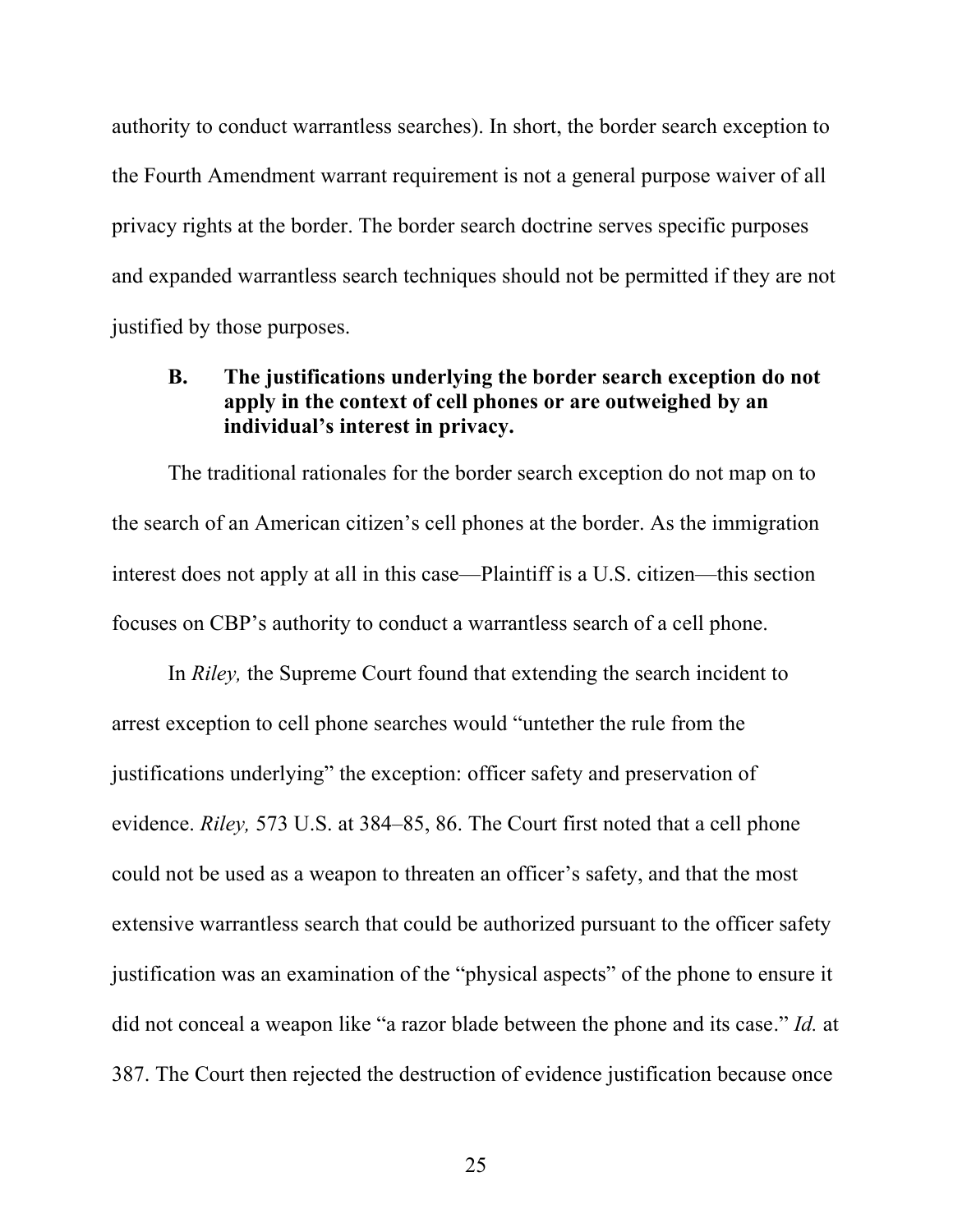the officer secured the phone, there was little risk the arrestee could delete evidence. *Id*. at 388.

The interest in interdicting physical contraband similarly does not justify warrantless searches of cell phones. A brief physical examination can dispel any suspicion that a physical object is hidden within a phone. *See Molina-Isidoro*, 884 F.3d at 294-95 (Costa, C.J., specially concurring) ("the best argument for carving [cell phones] out of the government's traditional border-search authority is the physical limitations of their capacity"). Regarding digital analogues of physical objects that customs agents are authorized to interdict (e.g. national defense information and contraband images or files), the balance weighs in favor of the individual's privacy interest in their cell phone data.

*Riley* provides further guidance here. In *Riley*, the government suggested that it be able to search a cell phone incident to arrest for data with a pre-digital counterpart, such as a photograph or a bank statement, that an arrestee might have previously carried in their pocket. *Id.* at 400. The Court rejected this argument because of the amount of historical data a phone can access:

The fact that a search in the pre-digital era could have turned up a photograph or two in a wallet does not justify a search of thousands of photos in a digital gallery. The fact that someone could have tucked a paper bank statement in a pocket does not justify a search of every bank statement from the last five years.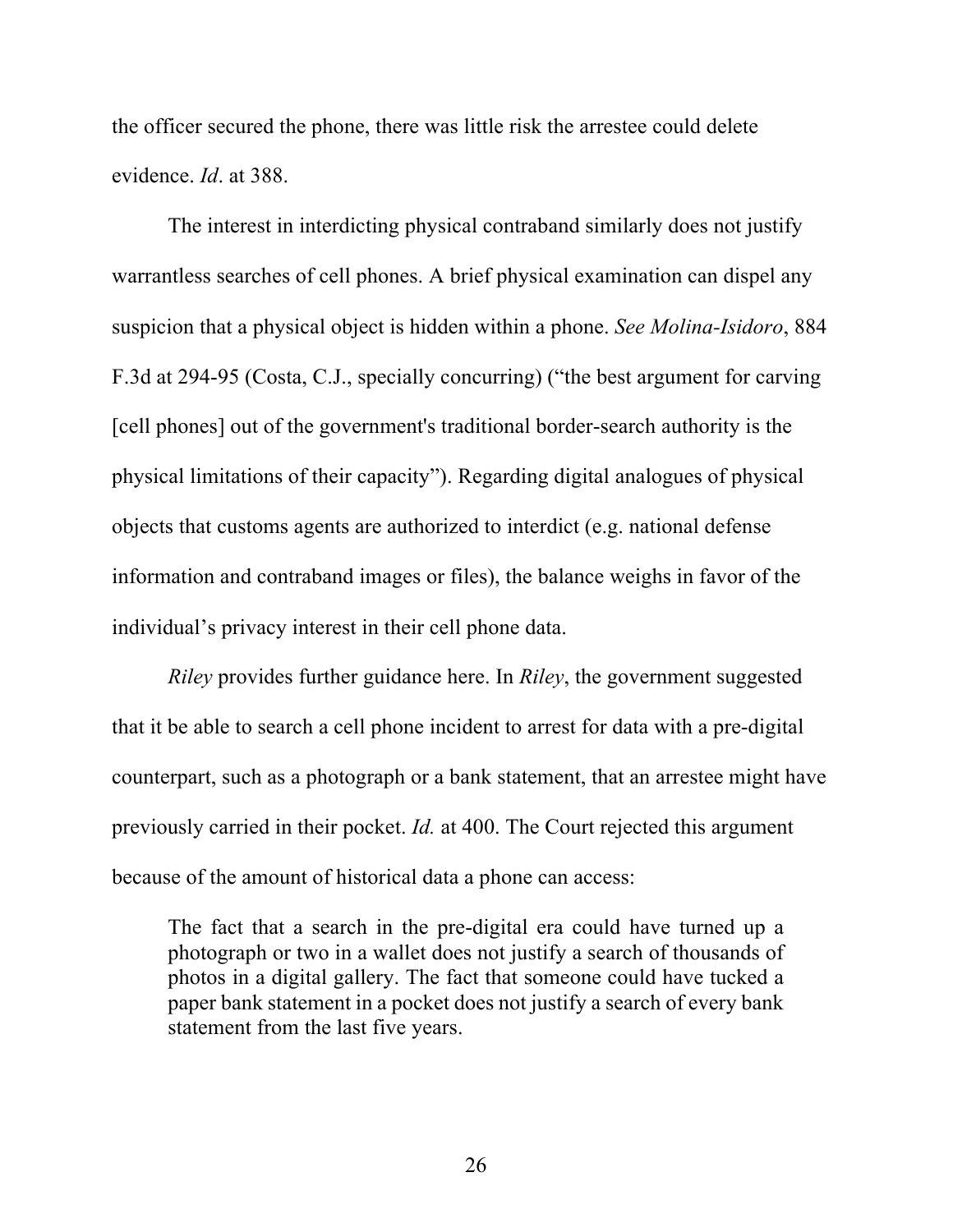*Id*. In the same way, pre-digital containers such as suitcases, backpacks, and pockets could only hold a limited number of photographs or other documents, not millions of pages of documents.

Digital searches are different than physical inspections. A brief physical search could reveal an object that might be contraband and provide evidence of whether the object is, in fact, contraband. There is no similar way to narrow a search of digital items without searching all of them. If border agents can search a phone for national defense information without a warrant, they will necessarily search *all* of the data on a phone: that information could be contained in photographs, text messages, Facebook messages, videos, audio, etc. A search for contraband images or files would similarly require searching every file—or, at the very least, every image file—on an electronic device, depending on the method customs officials use to conduct the search.

Searches for digital contraband thus would inevitably "expose to the government far *more* than the most exhaustive search of a house." *Riley*, 573 U.S. at 396. The initial weighing of interests that resulted in the pre-digital border search exception certainly did not account for exhaustive searches that would implicate millions of personal files and information traditionally only stored in the home. Indeed, as Professor Donahue points out, early customs laws explicitly required a warrant for searches of uncustomed and contraband goods in a home or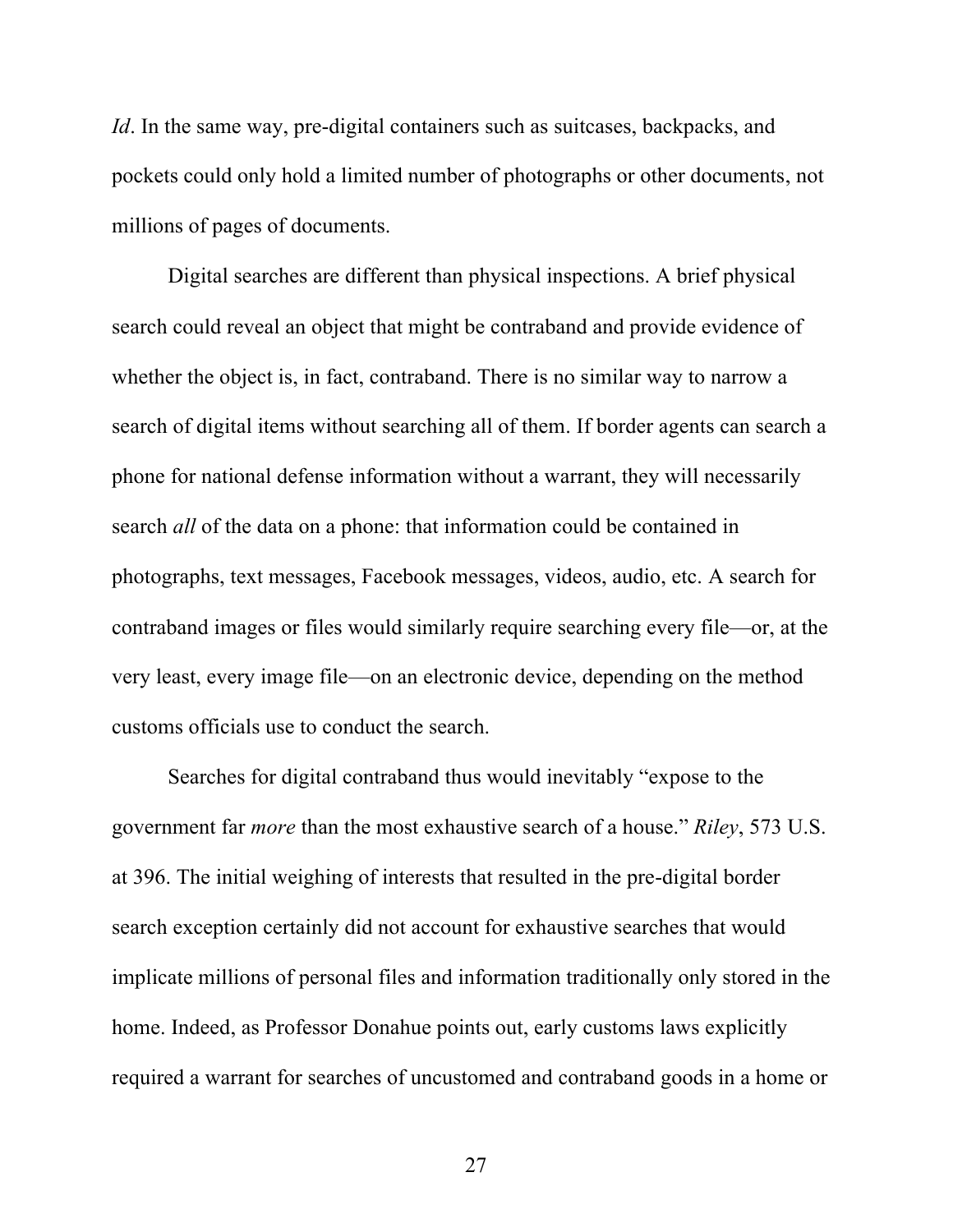other building, signaling that customs agents could not violate the privacy of a home for such searches. Donahue at 1010–11. This history indicates that, in today's world where we carry more private information with us across the border than is present in the home, a warrant is needed to search for digital contraband on a cell phone.

Further diminishing the government's interest in warrantless searches for digital contraband at the border, digital contraband lacks any direct nexus to the border. In order for physical contraband to enter the United States, it must pass through customs and border control. The same is not true for digital contraband, which primarily enters the United States through the internet. Accordingly, law enforcement typically uses different methods to detect and locate digital contraband. Policing of child sexual exploitation materials ("CSEM"), for instance, is largely focused on electronic service providers ("ESPs"), many of which routinely scan their services for instances of known CSEM. *See* 18 U.S.C. § 2258A. Indeed, over 1,400 companies are registered to make CyberTipline reports to NCMEC, and 16.8 million of the 16.9 million reports of digital CSEM came from ESPs. Nat'l Ctr. for Missing & Exploited Child., *CyberTipline* (2020). 53 These types of cases typically are not initiated by and do not involve searches by border agents at ports of entry.

<sup>53</sup> https://www.missingkids.org/gethelpnow/cybertipline#bythenumbers.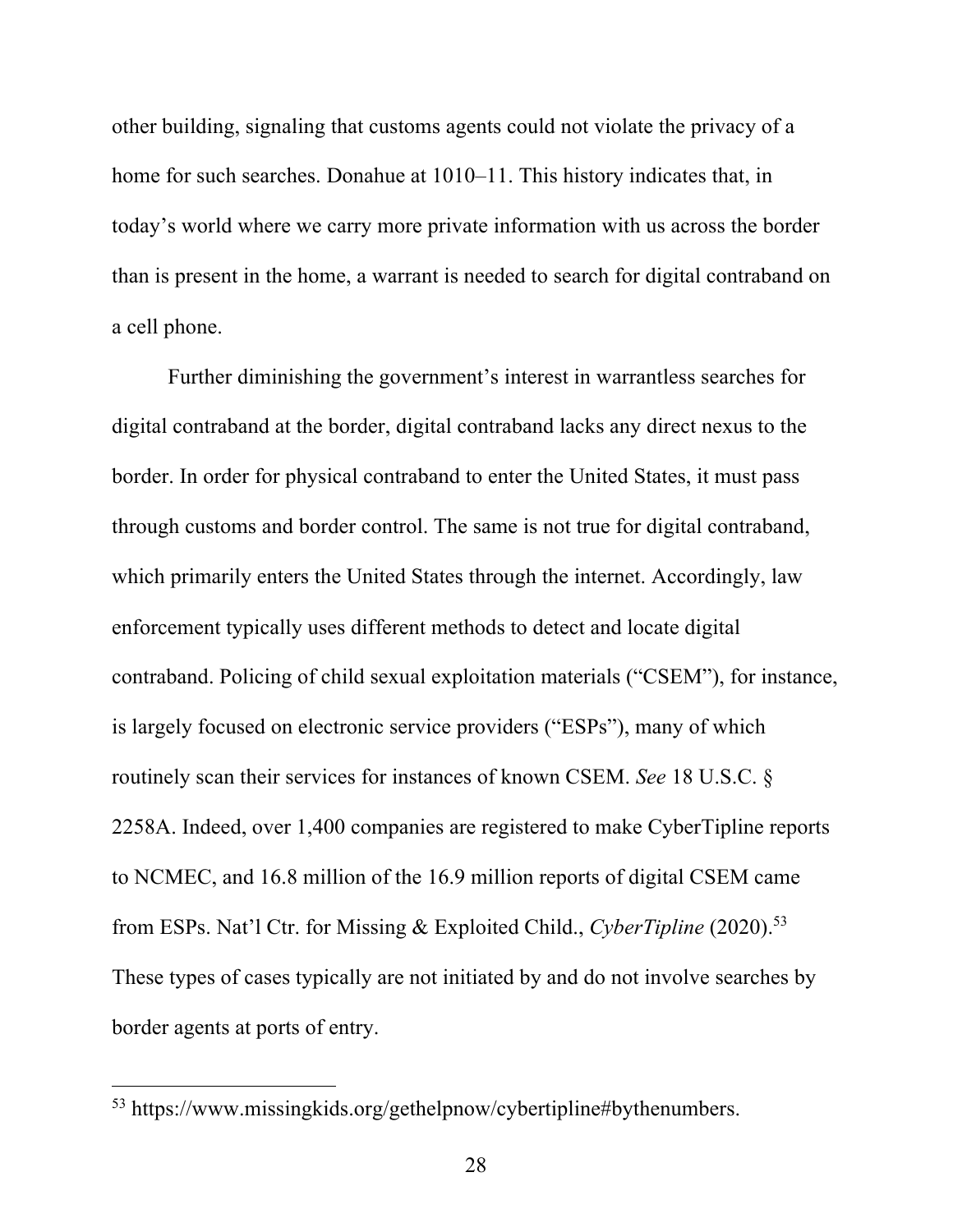There is also no justification for treating cell phones differently than the other small containers that routinely transit the border: mail envelopes. Customs officials are required to obtain a warrant or the consent of the sender or intended recipient to search sealed mail weighing sixteen ounces or less. 19 U.S.C. § 1583(d). As Professor Donahue points out, the equivalent to a sealed envelope in the digital world is a digital message sealed by a password or encrypted. Donahue at 1007. And, under *Riley* and *Carpenter*, the privacy interest in digital correspondence and communications is even stronger than physical mail because of the volume of information accessible from a cell phone. Thus, border agents should not be able to access encrypted and otherwise password-protected correspondence on electronic devices without a warrant.

## **C. Allowing warrantless searches for digital evidence at the border would provide no practical limit to cell phone searches.**

The limited justification that underlies the border search exception interdicting contraband and ascertaining the identity and citizenship of those seeking entrance to the United States—does *not* justify law enforcement efforts to "use the movement of people to look for evidence of criminal activity." Donahue at 963. That is the definition of a fishing expedition. Yet, the United States has argued that courts should expand the border search exception to include suspicionless searches for evidence of criminal activity. The Court should reject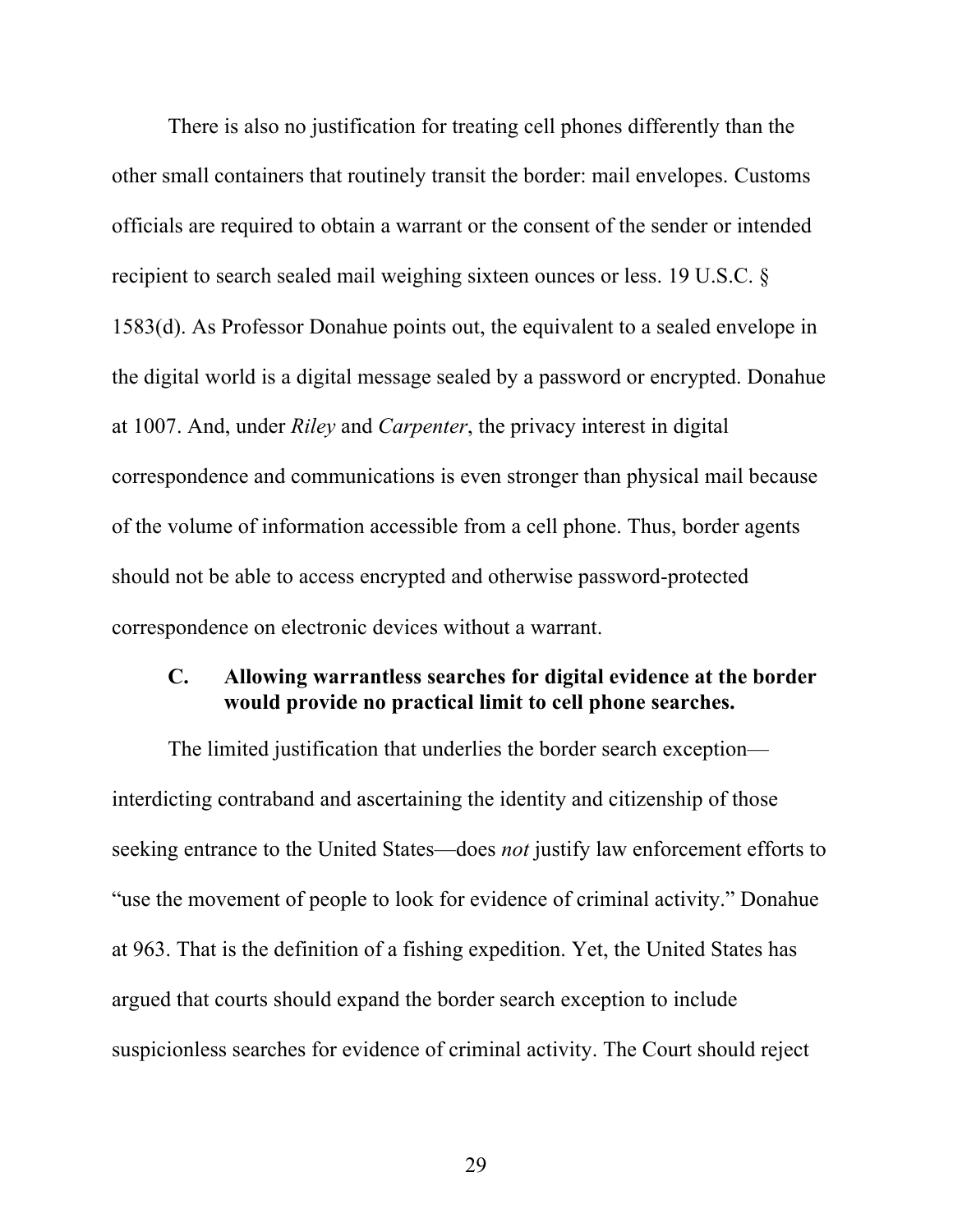this argument outright, just as the Supreme Court rejected the same argument in *Riley*. 573 U.S. at 398–99.

The Supreme Court has long distinguished between searches for contraband at the border and searches for evidence. "The search for and seizure of stolen or forfeited goods, or goods liable to duties and concealed to avoid the payment thereof, are totally different things from a search for and seizure of a man's private books and papers for the purpose of obtaining information therein contained, or of using them as evidence against him." *Boyd v. United States*, 116 U.S. 616, 623 (1886). The difference was in historical authorization: since the colonial and founding eras, the law authorized seizure of contraband. *Id*. But "no similar tradition exists for unlimited authority to search and seize items that might help to prove border crimes but are not themselves instrumentalities of the crime." *Molina-Isidoro*, 884 F.3d at 297 (Costa, C.J., specially concurring).

In *Riley,* Chief Justice Roberts quoted Learned Hand for the observation that it is "a totally different thing to search a man's pockets and use against him what they contain, from ransacking his house for everything which may incriminate him." *Riley*, 573 U.S. at 396 (quoting *United States v. Kirschenblatt*, 16 F.2d 202, 203 (C.A.2)). Just because Americans now regularly carry all of that information in their phones whenever they cross the border does not erase their Fourth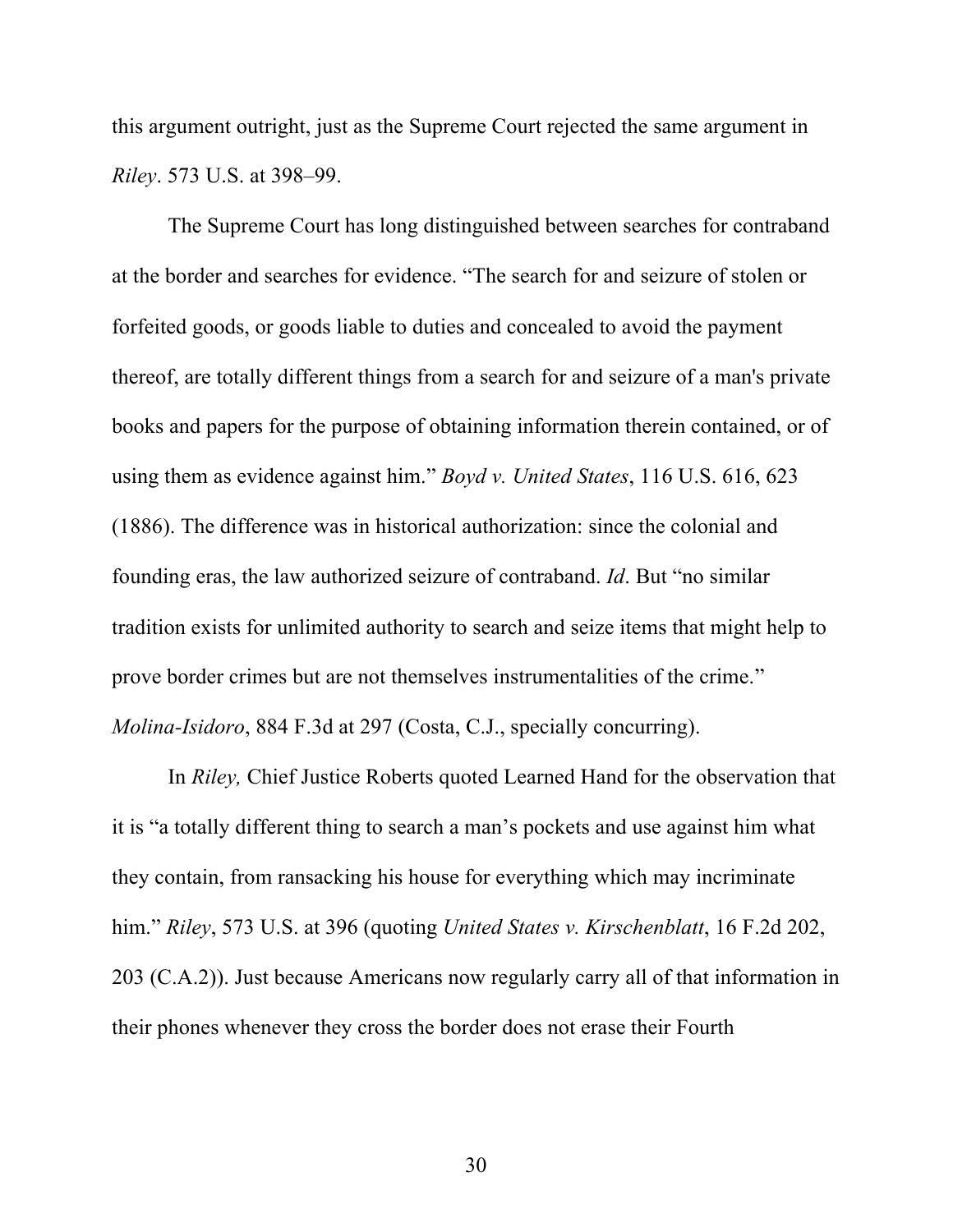Amendment protections. This Court should not extend the border search exception to evidence of criminality on a cell phone.

# **CONCLUSION**

*Amicus* respectfully requests that this Court reverse the lower court's

decision to deny Plaintiff summary judgment and a preliminary injunction.

Respectfully submitted,

*/s/ Alan Butler*\_\_\_\_\_\_\_\_\_\_

Alan Butler *Counsel of Record* Megan Iorio Electronic Privacy Information Center 1519 New Hampshire Ave. NW Washington, DC 20036 (202) 483-1140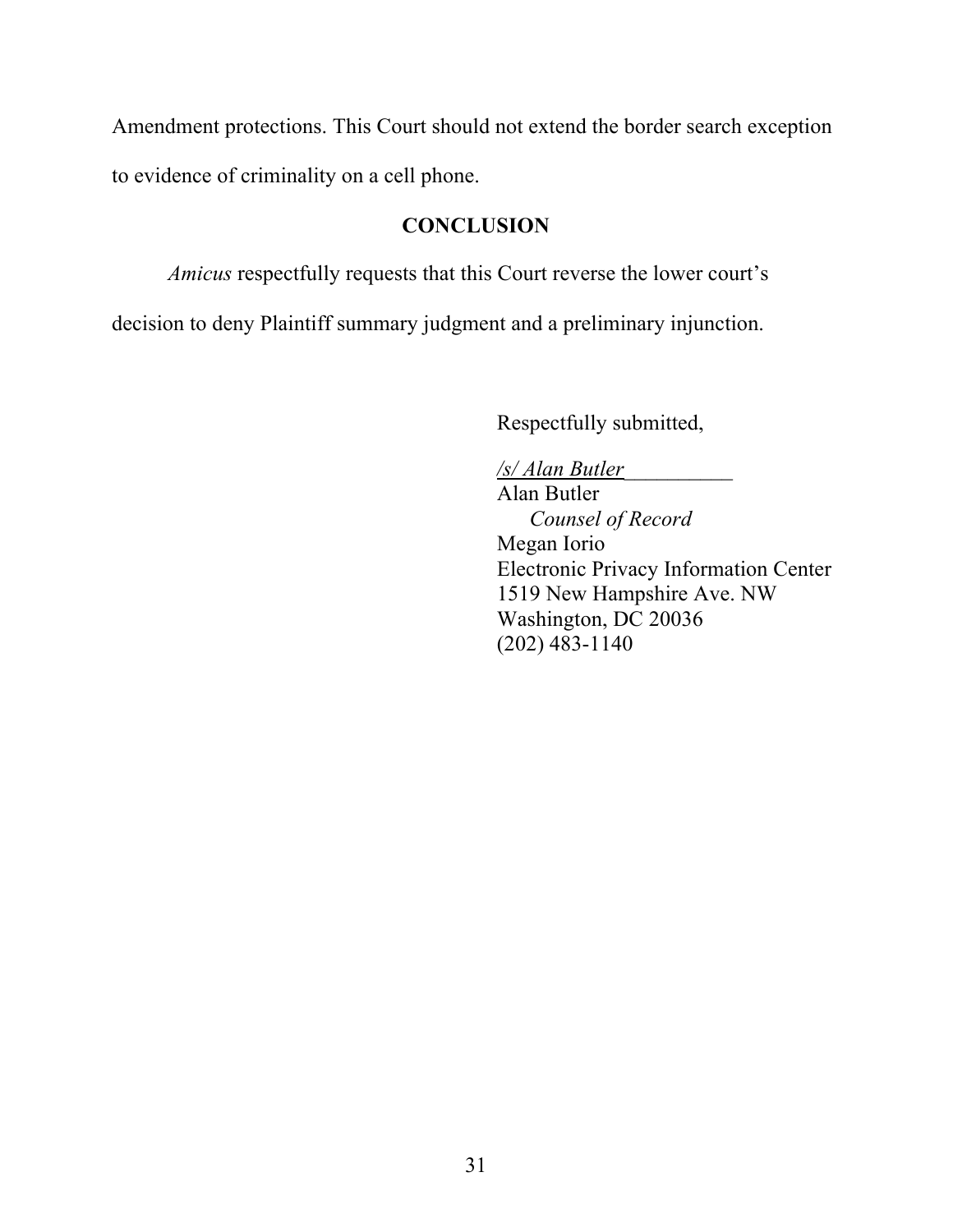### **CERTIFICATE OF COMPLIANCE**

This brief complies with the type-volume limitation of 6,500 words of Circuit Rule 29.3 and Fe. R. App. P. 29(a)(5). This brief contains 6,483 words, excluding the parts of the brief exempted by Fed. R. App. P. 32(f). This brief complies with the typeface requirements of Fed. R. App. P. 32(a)(5) and Circuit Rule 32.1 and the type style requirements of Fed. R. App. P. 32(a)(6) because this brief has been prepared in a proportionally spaced typeface using Microsoft Office Word in 14-point Times New Roman style.

Dated: June 9, 2020

*/s/ Alan Butler*\_\_\_\_\_\_\_\_\_\_ Alan Butler *Counsel of Record* Megan Iorio Electronic Privacy Information Center 1519 New Hampshire Ave. NW Washington, DC 20036 (202) 483-1140